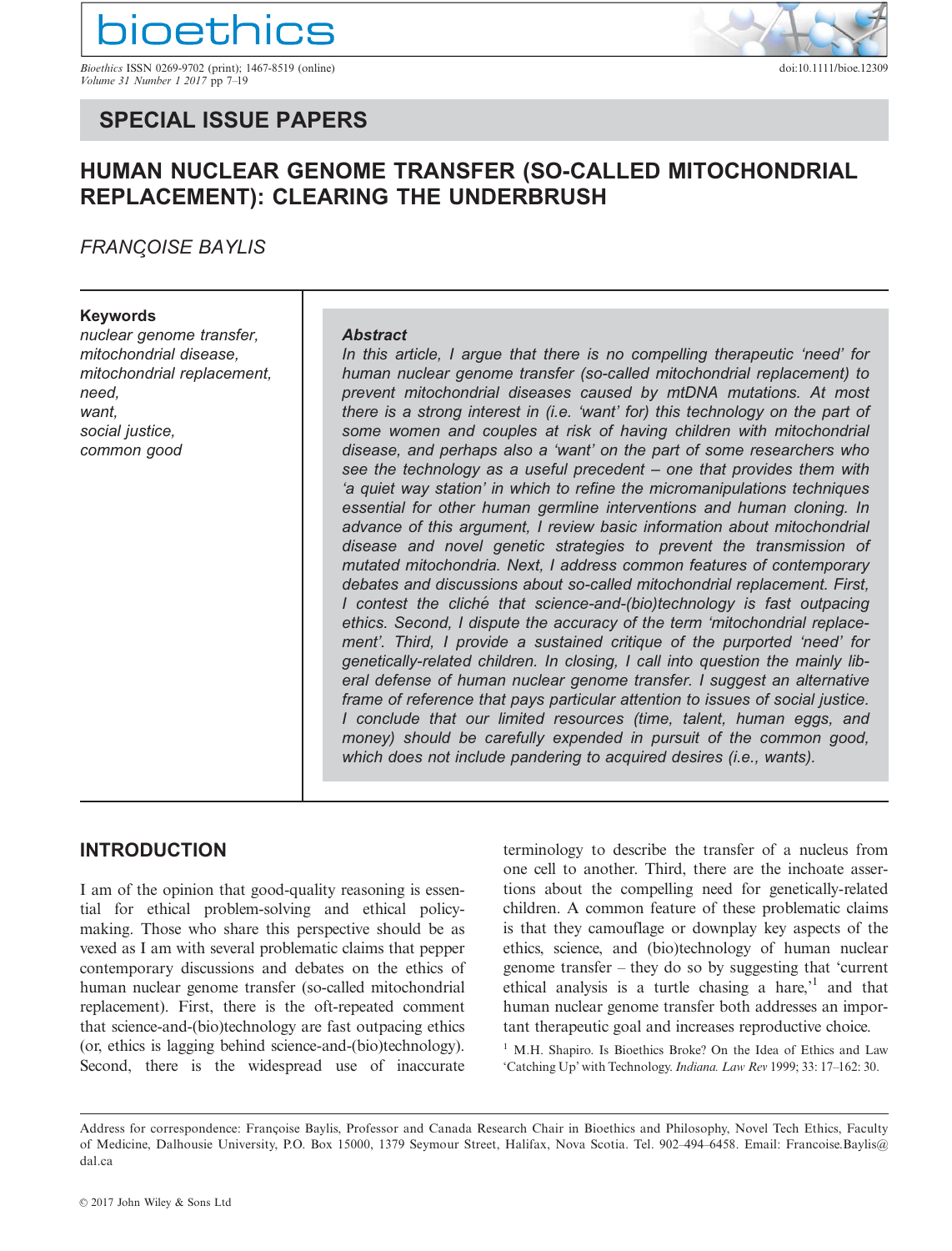This article is presented in three parts. In Part I, I provide some basic information about mitochondrial disease, novel genetic strategies to prevent the transmission of mutated (i.e. dysfunctional) mitochondria, and recent research suggesting that these strategies are not yet ready for clinical use. In Part II, I discuss in turn each of the problematic claims identified above, in an effort to sharpen the ethics discourse on human nuclear genome transfer. First, I comment on why the cliché about the relationship between ethics and science-and-(bio)technology is a myth. Next, I review efforts to finesse the ethics debate through use of the term -mitochondrial replacement. Finally, I provide a sustained critique of the purported need for genetically-related children. My hope is that in clearing away this distracting underbrush, we might see more clearly the bias that informs current ethics discussions and debates. In Part III, I call into question the mainly liberal defense of human nuclear genome transfer that invariably reduces the ethics to individual freedom and procreative liberty (or reproductive liberty, or reproductive autonomy).<sup>2,3</sup> An alternative frame of reference is proposed – one that is 'firmly grounded in our common interests in preventing illness, building physically and socially healthy communities and eliminating health inequities.<sup>4</sup>

## PART I: MITOCHONDRIAL DISEASE AND HUMAN NUCLEAR GENOME TRANSFER

Mitochondria are the energy sources inside our cells, and each cell contains hundreds to thousands of copies of mitochondria. All of our mitochondrial DNA (mtDNA) are inherited from our genetic mothers. In healthy tissues, all mtDNA molecules are identical (homoplasmy); there are no mtDNA mutations. When there are such mutations, they typically affect some, but not all of the mtDNA in the cell. In such cases, cells contain a mixture of normal and dysfunctional mtDNA (heteroplasmy). When the percentage of dysfunctional mtDNA exceeds a certain threshold (which varies depending upon the tissue

<sup>4</sup> F. Baylis, N. Kenny, & S. Sherwin. A Relational Account of Public Health Ethics. *Public Health Ethics* 2008; 1(3): 196–209: 196.

 $5$  P. Amato, M. Tachibana, M. Sparman, & S. Mitalipov. Three-Parent IVF: Gene Replacement for the Prevention of Inherited Mitochondrial Diseases. Fertil Steril 2014; 101(1): 31–35.

and mutation type, but is usually between  $60-90\%$ ,<sup>5</sup> there is mitochondrial disease.<sup>6</sup>

Mitochondrial diseases are variable both in severity and in the body systems that are affected. They range from mild to severely debilitating (depending upon the extent of the heteroplasmy), with onset during infancy, childhood, or adulthood. These diseases include poor growth, deafness, blindness, heart disease, liver disease, kidney disease, learning disabilities, loss of muscle coordination, muscle weakness, and neurological problems. Indeed, the varied manifestations of mitochondrial disease are the result of what has been described as a 'veritable Pandora's box of pathogenic mutations and rearrangements.7 Mitochondrial diseases can be caused by dysfunctional mtDNA, or by dysfunctional nuclear DNA (nDNA) involved in mitochondrial function.8 Typically, nDNA-based mitochondrial diseases are earlier onset and more severe than mtDNA-based mitochondrial diseases. Also, in general, mitochondrial diseases are worse when the dysfunctional mitochondria are in the brain, heart, muscle, or nerve tissues.<sup>9</sup> This is because the cells in these tissues consume proportionately larger amounts of energy (as compared with other cells of the body).

At the present time, there is no effective treatment for mitochondrial diseases and available therapies are mostly limited to symptomatic relief.<sup>10</sup> Research suggests, however, that it may be possible to avoid some mitochondrial diseases by removing the nDNA from eggs provided by a woman with dysfunctional mtDNA, and placing this nDNA into eggs provided by a woman with normal (i.e. healthy/unaffected/nonpathogenic) mtDNA from which the nDNA has been removed.<sup>11</sup> In 2003<sup>12</sup> and then in 2016,<sup>13</sup> a team of

<sup>2</sup> National Academies of Sciences, Engineering, and Medicine. 2016. Mitochondrial Replacement Techniques: Ethical, Social, and Policy Considerations. Washington, DC: The National Academies Press. Available at: [http://www.nap.edu/catalog/21871/mitochondrial](http://www.nap.edu/catalog/21871/mitochondrial-replacement-techniques-ethical-social-and-policy-considerations)[replacement-techniques-ethical-social-and-policy-considerations](http://www.nap.edu/catalog/21871/mitochondrial-replacement-techniques-ethical-social-and-policy-considerations) [Accessed 27 Jun 2016].

<sup>&</sup>lt;sup>3</sup> Nuffield Council on Bioethics. 2012. Novel Techniques for the Prevention of Mitochondrial DNA Disorders: An Ethical Review. London, UK: Nuffield Council on Bioethics. Available at: [http://www.nuffield](http://www.nuffieldbioethics.org/sites/default/files/Novel_techniques_for_the_prevention_of_mitochondrial_DNA_diseases_compressed.pdf/)[bioethics.org/sites/default/files/Novel\\_techniques\\_for\\_the\\_prevention\\_of\\_](http://www.nuffieldbioethics.org/sites/default/files/Novel_techniques_for_the_prevention_of_mitochondrial_DNA_diseases_compressed.pdf/) [mitochondrial\\_DNA\\_diseases\\_compressed.pdf/](http://www.nuffieldbioethics.org/sites/default/files/Novel_techniques_for_the_prevention_of_mitochondrial_DNA_diseases_compressed.pdf/) [Accessed 9 Sept 2016].

<sup>6</sup> R.W. Taylor & D. Turnbull. Mitochondrial DNA Mutations in Human Disease. Nat Rev Genet 2005; 6(5): 389–402; S. DiMauro. Mitochondrial DNA Mutation Load: Chance or Destiny? JAMA Neurology 2013; 70(12): 1484–1485.

S. Dimauro & G. Davidzon. Mitochondrial DNA and Disease. Annals of Medicine 2005; 37(3): 222–232: 222.<br><sup>8</sup> A majority of childhood manifestations of mitochondrial disease

involve mutations of nDNA.<br> $^{9}$  Amato et al., *op. cit.* note 5.

<sup>&</sup>lt;sup>10</sup> L. Craven, J.L. Elsom, L. Irving, S.J. Harbottle, J.L. Murphy, L.M. Cree et al. Turnbull. Mitochondrial DNA Disease: New Options for Prevention. Hum Mol Genet 2011; 20(R2): R168-R174.<br><sup>11</sup> M. Tachibana, M. Sparman, H. Sritanaudomchai, H. Ma,

L. Clepper, J. Woodward et al. Mitochondrial Gene Replacement in Primate Offspring and Embryonic Stem Cells. Nature 2009; 461: 367–372; L. Craven, H.A. Tuppen, G.D. Greggains, S.J. Harbottle, J.L. Murphy, L.M. Cree et al. Pronuclear Transfer in Human Embryos to Prevent

Transmission of Mitochondrial DNA Disease. Nature 2010; 465: 82–85. <sup>12</sup> J. Zhang, G. Zhuang, Y. Zeng, C. Acosta, Y. Shu, & J. Grifo. Pregnancy Derived From Human Pronuclear Transfer. Fertil Steril 2003; 80 (Suppl.3): S56 (Abstract # O-148).

<sup>13</sup> J. Zhang, G. Zhuang, Y. Zeng, J. Grifo, C. Acosta, Y. Shu, & H. Liu. Pregnancy Derived from Human Zygote Pronuclear Transfer in a Patient Who Had Arrested Embryos After IVF. Reprod BioMed Online 2016; 33(4):529–533.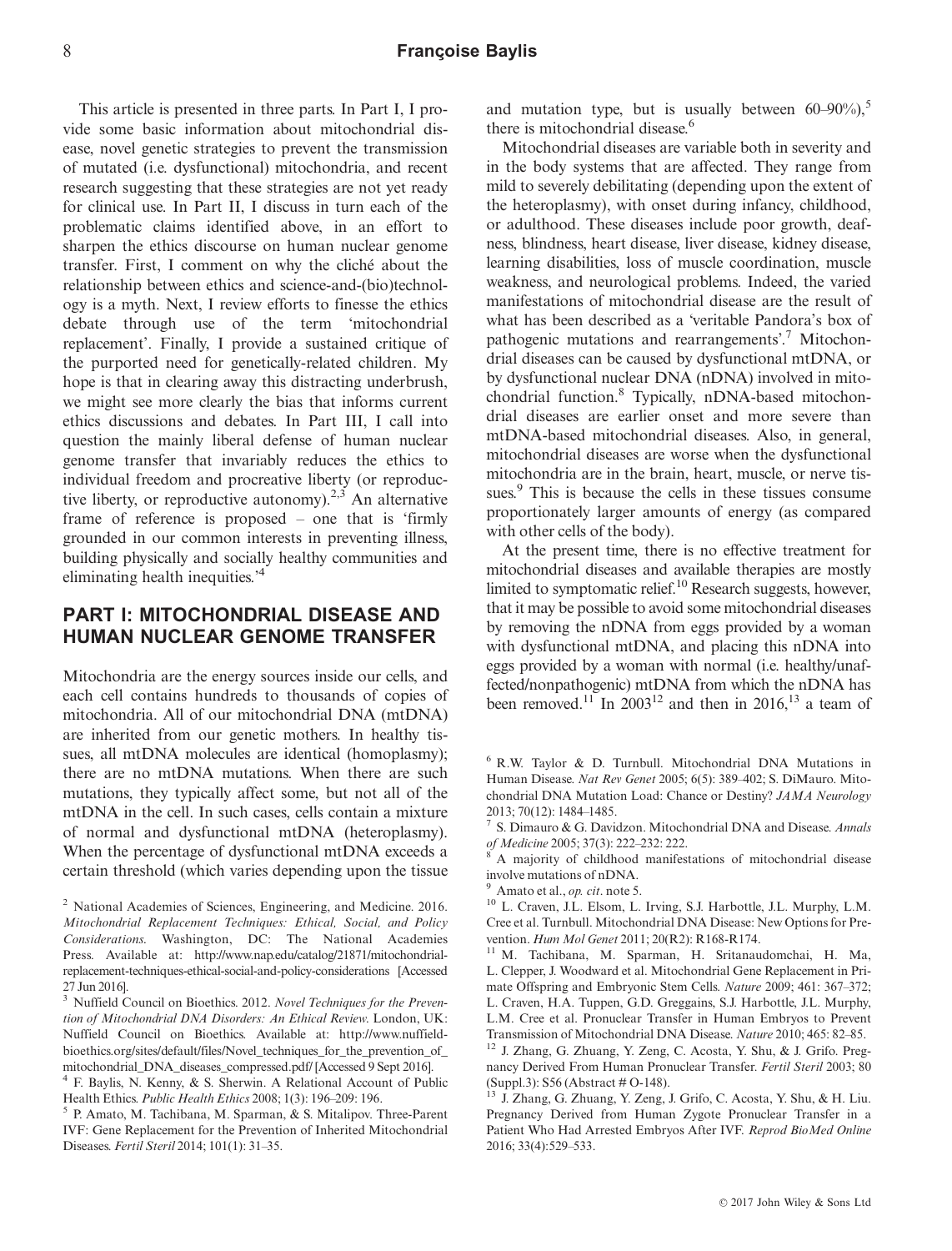Chinese scientists reported on an in vitro fertilization (IVF) pregnancy established in 2003 that involved the use of pronuclear transfer to treat unexplained infertility (i.e. the transfer of pronuclei from eggs with dysfunctional mtDNA into enucleated eggs with normal mtDNA). Five reconstructed embryos were transferred and a triplet pregnancy was achieved. This pregnancy was reduced to a twin pregnancy by foetal reduction, and later there was premature delivery and death of the other two foetuses – one at 24 weeks and the other at 29 weeks. In their conclusion, the authors note that their technique could be used to prevent the vertical transmission of mitochondrial disease. This hypothesis may soon be tested in a clinical setting in the UK (the only country to explicitly permit under law the creation of IVF babies using genetic material from three people). The Human Fertilisation & Embryology Authority (HFEA), in accordance with The Human Fertilisation and Embryology (Mitochondrial Donation) Regulations 2015,<sup>14</sup> is poised to license and regulate the technology.

The genetic manipulations involved in the transfer of nDNA can be done in unfertilized or fertilized eggs. In unfertilized eggs, the technology is called maternal spindle transfer. This involves the transfer of nDNA in the form of the pronucleus from an unfertilized egg with dysfunctional mtDNA into an enucleated unfertilized egg with normal mtDNA. The reconstructed egg is then fertilized. In fertilized eggs, the technology is called pronuclear transfer. This involves the transfer of nDNA from a fertilized egg with dysfunctional mtDNA into an enucleated fertilized egg with normal mtDNA. A third option is polar body transfer. This can involve the transfer of the first polar body (which contains nDNA and a very little mtDNA) into an enucleated unfertilized egg with normal mtDNA after which the reconstructed egg is fertilized. Or, this can involve the transfer of the second polar body (which also contains nDNA and a very little mtDNA) into an enucleated fertilized egg with normal mtDNA.15

The potential benefit of this technology is that the woman with dysfunctional mtDNA, who would otherwise pass on her dysfunctional mtDNA to all of her children (as inheritance is through the maternal line), could have children that are genetically-related to her and under ideal circumstances they would be free of mitochondrial disease. Children born of this technology would be created using IVF technology with genetic material from three individuals – a male sperm provider and two female egg providers (one to provide

nDNA and one to provide normal  $mtDNA$ ;<sup>16</sup> hence, the reference to three-parent  $IVF<sup>17</sup>$  While there would be three genetic parents, the usual expectation is that there would only be two social parents (sometimes called intended parents) – the male sperm provider and the female egg provider whose nDNA was used to create the child(ren).

In June 2016, Dieter Egli and colleagues in the US reported that while nuclear transfer between fertilized eggs was technically possible, there was the potential for genetic drift (where small amounts of dysfunctional  $m$ tDNA carryover).<sup>18</sup> Their research (using human mitochondrial replacement stem cell lines) showed low-level carryover of transferred mtDNA resulting in what Egli described as 'unstable mixtures of different mitochondrial genotypes [heteroplasmy].<sup>19</sup> Shortly thereafter, this risk of heteroplasmy was independently confirmed by Mary Herbert and colleagues in the UK. Their preclinical studies of pronuclear transfer identified a 4% risk of mtDNA carryover.20 While Herbert and colleagues do not appear to believe this 'low' level of carryover warrants a delay in clinical applications, Egli and others<sup>21</sup> insist that the risk of mtDNA carryover is reason enough to postpone clinical applications (perhaps for several years). It remains to be seen whether the HFEA will grant a license for clinical applications.

## PART II: PROBLEMATIC CLAIMS

## Science-and-(bio)technology are fast outpacing ethics

Statements about 'science outpacing ethics' and 'ethics lagging behind science' are commonplace, as are admonitions for ethics to catch-up.<sup>22</sup> The problem with these

<sup>&</sup>lt;sup>14</sup> United Kingdom Government. 2015. The Human Fertilisation and Embryology (Mitochondrial Donation) Regulations 2015 No. 572. London, UK: The National Archives. Available at: [http://www.legislation.](http://www.legislation.gov.uk/ukdsi/2015/9780111125816/contents) [gov.uk/ukdsi/2015/9780111125816/contents](http://www.legislation.gov.uk/ukdsi/2015/9780111125816/contents) [Accessed 8 Sept 2016].

<sup>&</sup>lt;sup>15</sup> Craven et al., *op. cit.* note 11; Nuffield Council on Bioethics, *op. cit.* note 3; National Academies of Sciences, Engineering, and Medicine, op. cit. note 2.

<sup>&</sup>lt;sup>16</sup> F. Baylis. The Ethics of Creating Children with Three Genetic Parents. *Reprod Biomed Online* 2013; 26(6): 531–534.<br><sup>17</sup> For example, Amato et al., *op. cit.* note 5; T. Rulli. What is the Value

of Three-Parent IVF? Hastings Cent Rep 2016; 46(4): 38–47.<br><sup>18</sup> M. Yamada, V. Emmanuele, M.J. Sanchez-Quintero, B. Sun, G. Lallos, D. Paull et al. Genetic Drift Can Compromise Mitochondrial Replacement by Nuclear Transfer in Human Oocytes. Cell Stem Cell 2016; 18(6): 749–754.

<sup>&</sup>lt;sup>19</sup> D. Egli interviewed by P. Knoepfler. 9 Jun 2016. Mitochondrial Replacement Hype Goes Nuclear Including by Wellcome Trust. The Niche: Knoepfler Lab Stem Cell Blog. Available at: [http://www.ipscell.](http://www.ipscell.com/2016/06/mitochondrial-replacement-hype-goes-nuclear-including-by-wellcome-trust/) [com/2016/06/mitochondrial-replacement-hype-goes-nuclear-including](http://www.ipscell.com/2016/06/mitochondrial-replacement-hype-goes-nuclear-including-by-wellcome-trust/)[by-wellcome-trust/](http://www.ipscell.com/2016/06/mitochondrial-replacement-hype-goes-nuclear-including-by-wellcome-trust/) [Accessed 8 Sept 2016].

L.A. Hyslop, P. Blakeley, L. Craven, J. Richardson, N.M. Fogarty, E. Fragouli et al. Towards Clinical Application of Pronuclear Transfer to Prevent Mitochondrial DNA Disease. Nature 2016; 534(7607): 383–386. <sup>21</sup> P. Knoepfler. 8 Jun 2016. New Herbert Lab Nature Paper Reinforces Mitochondrial Replacement Achilles Heel. The Niche: Knoepfler Lab Stem Cell Blog. Available at: [https://www.ipscell.com/2016/06/new](https://www.ipscell.com/2016/06/new-nature-paper-reinforces-that-mitochondrial-replacement-has-achilles-heel/#more-19470)[nature-paper-reinforces-that-mitochondrial-replacement-has-achilles-heel/](https://www.ipscell.com/2016/06/new-nature-paper-reinforces-that-mitochondrial-replacement-has-achilles-heel/#more-19470) [#more-19470](https://www.ipscell.com/2016/06/new-nature-paper-reinforces-that-mitochondrial-replacement-has-achilles-heel/#more-19470) [Accessed 27 Jun 2016].

 $22$  Shapiro, op. cit. note 1.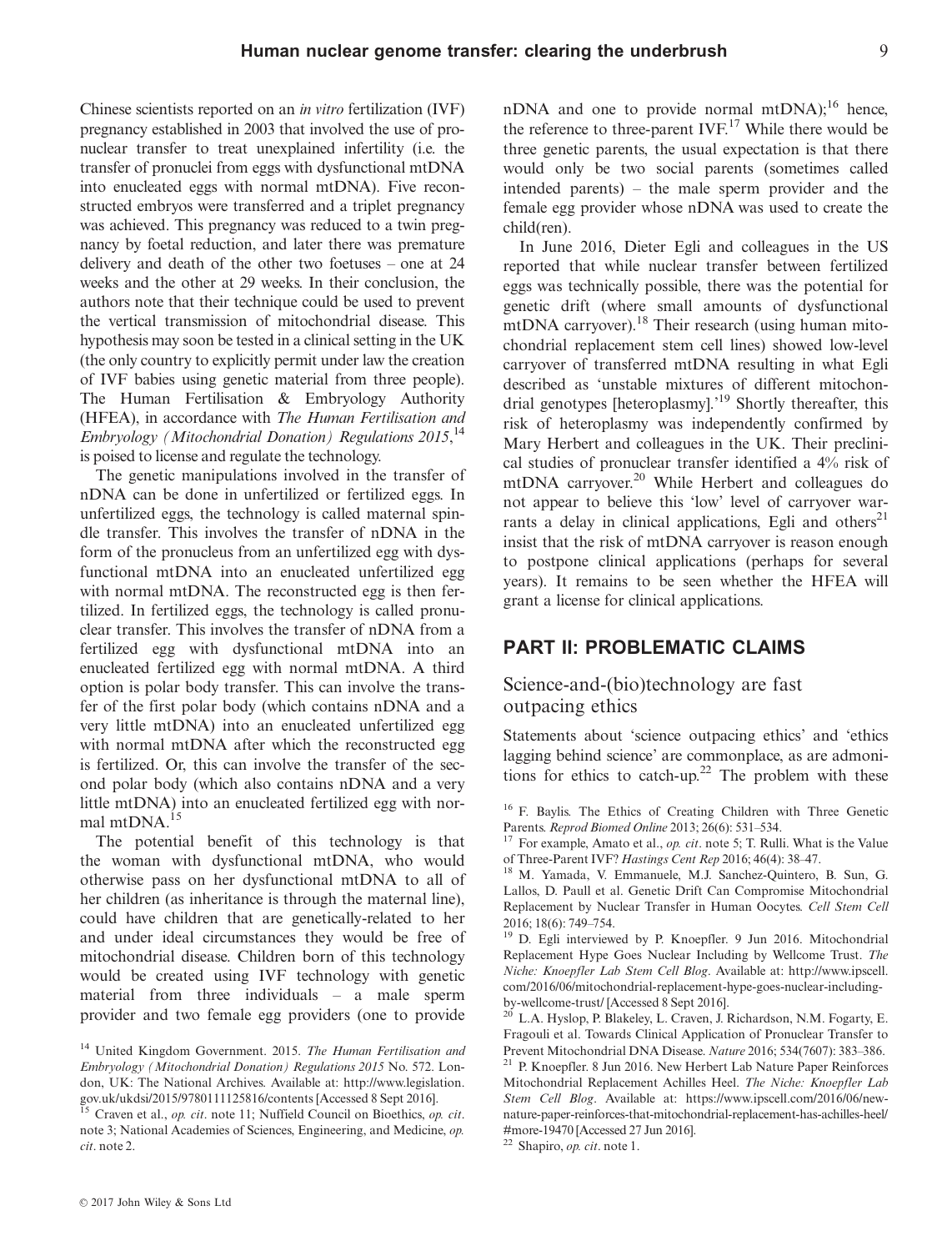statements is that for many they are simple truisms and as such they are never interrogated.<sup>23</sup>

And yet they need to be interrogated in the interest of good-quality reasoning. For example, are such statements intended to suggest that our ethics is crude and thus illequipped to address sophisticated science-and-(bio)technology? Or, is the underlying suggestion that our ethics is reactionary and unable to generate trustworthy answers to complex questions? Or, perhaps our ethics is unfocused as we have not yet settled on a common set of accepted norms. Alternatively, perhaps our accepted norms are not really ethical (owing to a lag in knowledge or an absence of willpower). $^{24}$  The point here is that there is no good reason to assume that ethics, science, and technology should be temporally aligned. Moreover, as Michael Shapiro explains, to assume this is to seriously misconceive the relationship between ethics and science. According to Shapiro, at most, catching-up on the part of bioethics might involve '(i) incremental improvements in our thinking about critical moral and legal concepts that (ii) may allow individuals to better discern morally and legally relevant considerations and (iii) heighten the prospects for consensus.<sup>25</sup> Given this perspective, Mark Rothstein suggests that the exhortation for ethics to catch-up with science-and-(bio)technology is perhaps best understood as a call for a reconsideration of fundamental concepts, careful attention to new biological knowledge or techniques, increased caution, public and media education, and expert consultation.26

Another reason to interrogate statements about 'science outpacing ethics' and 'ethics lagging behind science' is that such statements are often untrue. As David Orentlicher reports, evidence suggests that 'bioethical thought anticipates developments in science and technology more than it lags behind those developments.<sup>27</sup> One of many examples provided by Orentlicher in support of this claim concerns the ethics of cloning. It was only in 1997 that Scottish scientists announced the birth of Dolly the cloned sheep. Long before this, as Orentlicher points out, a major academic debate about cloning was initiated by Joshua Lederberg in 1966. Since then, before and after the birth of Dolly, a wide range of ethical concerns about human cloning for the purpose of creating children have been (and continue to be) identified and

 $27$  D. Orentlicher. The Misperception that Bioethics and the Law Lag Behind Advances in Biotechnology: A Response to Michael H. Shapiro. Indiana Law Rev 1999; 33(1): 163–172: 164.

debated. Concerns include: potential physical and psychological harms to children born of cloning, children's rights to an open future, children's rights to a unique genetic identity, the commodification of children, implications for parenting, abuse by authoritarian regimes, respect for procreative autonomy, and the potential accrual of medical and other benefits.

As for human nuclear genome transfer, while no child has yet been born of this technology, a number of ethical issues have been identified and debated since the mid-1990s when the micromanipulation technique now referred to as maternal spindle transfer was but a theoretical proposal. Initially, in the ethics literature, the proposed technique was called 'in vitro ovum nuclear transfer'<sup>28</sup> and later called 'egg cell nuclear transfer'<sup>29</sup> and 'oocyte cytoplasm transfer'.<sup>30</sup> Ethical concerns noted at the time focused on potential physical harms to children, issues of informed consent, and possible links to intentional human germline genetic modification and human cloning.

Then, in 1997, Jacques Cohen and colleagues announced the first birth of a child following human cytoplasmic transfer.<sup>31</sup> In an effort to treat infertile patients with recurrent implantation failure, normal ooplasm from donated human eggs was injected into the eggs of infertile patients. By 2001, there were an estimated 30 live births worldwide from this procedure.<sup>32</sup> Thereafter, research involving human cytoplasmic transplantation came to an abrupt halt.<sup>33</sup> Ethical concerns noted at this time focused on potential harms to future offspring, issues related to kinship and family law, and the risk of inadvertent germline genetic

<sup>30</sup> J.A. Robertson. Oocyte Cytoplasm Transfer and the Ethics of Germ-<br>line Interventions. *J Law Med Ethics* 1998: 26(3): 211–220.

<sup>&</sup>lt;sup>23</sup> Science Outpacing Ethical Studies in Genetics. Can Med Assoc J 1978; 119(1): 78–80; N. Wosnick. 10 May 2012. As our DNA Defines Us, Science Outpaces Ethics. Globe & Mail. Available at: [http://www.theglo](http://www.theglobeandmail.com/opinion/as-our-dna-defines-us-science-outpaces-ethics/article4105699/)[beandmail.com/opinion/as-our-dna-defines-us-science-outpaces-ethics/](http://www.theglobeandmail.com/opinion/as-our-dna-defines-us-science-outpaces-ethics/article4105699/) [article4105699/](http://www.theglobeandmail.com/opinion/as-our-dna-defines-us-science-outpaces-ethics/article4105699/) [Accessed 27 Jun 2016].

<sup>&</sup>lt;sup>24</sup> Thanks are owed to Tim Krahn for encouraging me to think about

this issue in these terms.<br> $^{25}$  Shapiro, *op. cit.* note 1.

<sup>&</sup>lt;sup>26</sup> M.A. Rothstein. Science and Society: Applications of Behavioural Genetics: Outpacing the Science? *Nat Rev Genet* 2005; 6(10): 793–798.

<sup>28</sup> D.S. Rubenstein, D.C. Thomasma, E.A. Schon, & M.J. Zinaman. Germ-line Therapy to Cure Mitochondrial Disease: Protocol and Ethics of In Vitro Ovum Nuclear Transplantation. Camb Q Healthc Ethics 1995; 4(3): 316–339; M.D. Bacchetta & G. Richter. Response to 'Germline Therapy to Cure Mitochondrial Disease: Protocol and Ethics of In Vitro Ovum Nuclear Transplantation' by D.S. Rubenstein, D.C. Thomasma, E.A. Schon, & M.J. Zinaman (CQ Vol.4, No.3). Camb Q

Healthc Ethics 1996; 5(3): 450–457.<br><sup>29</sup> A.L. Bonnicksen. Transplanting Nuclei Between Human Eggs: Implications for Germ-Line Genetics. Politics the Life Sci 1998; 17(1): 3– 10

 $31$  J. Cohen, R. Scott, T. Schimmel, J. Levron, & S. Willadsen. Birth of Infant After Transfer of Anucleate Donor Oocyte Cytoplasm Into Recipient Eggs. Lancet 1997; 350(9072): 186–187.<br><sup>32</sup> J.A. Barritt, C.A. Brenner, H.E. Malter, & J. Cohen. Mitochondria in

Human Offspring Derived From Ooplasmic Transplantation. *Hum Reprod* 2001; 16(3): 513–516.

<sup>&</sup>lt;sup>33</sup> Fertility specialists in the US were informed by the Food and Drug Administration that an investigational new drug exemption was required for them to pursue this research. Later, a public meeting was held after which the Food and Drug Administration concluded that clinical trials could not proceed without further preclinical research. See F. Baylis. 'Babies with Some Animal DNA in Them': A Woman's Choice? Int J Fem Approaches Bioeth 2009; 2(2): 75–96.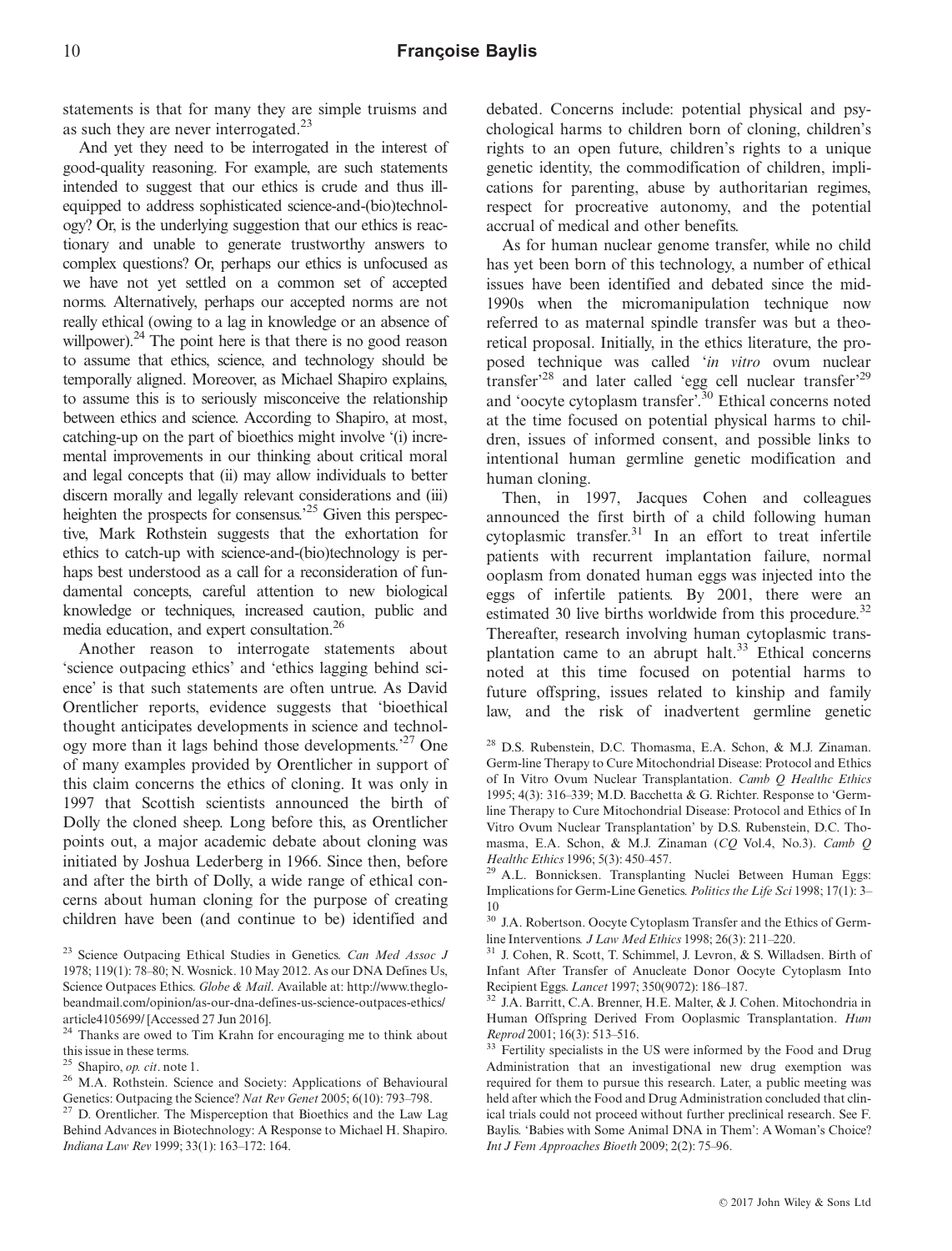modification.34 Years later, in 2005, a licence for mitochondrial research involving human cytoplasmic transplantation was granted by the  $HFEA<sup>35</sup>$  Ethical discussion and debate continued with particular attention to potential medical and psychological harms to children born of human nuclear genome transfer, questions of identity, children's rights to an open future, the ethics of germline genetic modification, the ethics of sex selection, legal and genetic parentage, harms to egg providers, harms to specific interest groups, harms to society, and slippery slope concerns.<sup>36</sup> Against this backdrop, what does it mean to suggest that 'science is outpacing ethics?

Most recently, in 2015, the UK Parliament approved regulations permitting the clinical use of maternal spindle transfer or pronuclear transfer. $37$  The following year, in 2016, the US National Academies of Sciences, Engineering and Medicine issued a report on 'Mitochondrial Replacement Techniques' concluding that it was ethically premature to endorse germline modification given the limited available evidence of safety and efficacy. To avoid the possibility of introducing heritable genetic modifications, the US report only approved clinical research involving the transfer of reconstructed male embryos for gestation.38 The law in the UK and the recommendations generated in the US differ in important respects. Does it follow that ethics is keeping pace with scienceand-(bio)technology in one country and is lagging behind in the other? I think not.

In my view, at all times we ought to contest claims about science-and-(bio)technology fast outpacing ethics and instead insist on a clear description of the perceived ethical problem the aphorism is meant to allude to.

#### So-called mitochondrial replacement

There is good reason to question the relatively recent and almost imperceptible shift (in policy debates and documents,

<sup>38</sup> National Academies of Sciences, Engineering, and Medicine, op. cit. note 2.

as well as media reports) away from such terms as 'germline gene replacement therapy',<sup>39</sup> 'nuclear transfer techniques',<sup>40</sup> and 'nuclear genome transplantation,<sup>41</sup> to popular euphemisms such as 'mitochondria replacement therapy',<sup>42</sup> 'mitochondrial manipulation',<sup>43</sup> and 'mitochondrial donation'.<sup>44</sup> This shift in language is 'scientifically inaccurate and ethically misleading<sup>345</sup> – it masks the fact that the micromanipulation techniques involved are the same techniques used for nDNA germline modification and human somatic cell nuclear transfer (i.e. cloning). Terms like 'mitochondrial replacement', and 'mitochondrial donation' allude to the replacement of dysfunctional mtDNA with normal mtDNA. In sharp contrast, the terms 'germline gene replacement', 'nuclear transfer techniques', and 'nuclear genome transplantation' draw attention to the fact that nDNA is being transferred from one cell to another.

To be clear, the terms 'mitochondrial replacement' and 'nuclear genome transfer' describe one and the same techne. The difference is one of implied directionality. On this point, Erica Haimes and Ken Taylor argue (and I agree) that terms like 'mitochondrial replacement' and 'mitochondrial donation' 'are misleading as they imply a direction of travel for the mitochondria that is in fact the opposite of what will actually occur.... The egg provider's mitochondria ... are not moved anywhere.<sup>46</sup> Rather, it is the prospective social parent's nDNA that is transplanted into the enucleated egg. As such, the actual transfer of material is in the opposite direction to that which is implied with the term 'mitochondrial replacement'. Jeff Nisker makes the same point:

 $42$  D.P., Wolf, N. Mitalipov, & S. Mitalipov. Mitochondrial Replacement Therapy in Reproductive Medicine. Trends Mol Med 2015; 21(2): 68–76:

 $34$  R.K. Naviaux & K.K. Singh. Need for Public Debate About Fertility Treatments. Nature 2001; 413(6854): 347; E. Parens & E. Juengst. Inadvertently Crossing the Germ Line. Science 2001; 292(5516): 397; A. Templeton. Ooplasmic Transfer—Proceed with Care. N Engl J Med 2002; 346: 773–775.

<sup>&</sup>lt;sup>35</sup> HFEA Grants Licence to Newcastle Centre at LIFE for Mitochondrial Research. 8 Sept 2015. London, UK: Human Fertilisation & Embryology Authority. Available at:<http://www.hfea.gov.uk/671.html> [Accessed 27 Jun 2016].

A. Bredenoord & P. Braude. Ethics of Mitochondrial Gene Replacement: From Bench to Bedside. Br Med J 2011; 342: 87–89; A. Bredenoord, W. Dondorp, G. Pennings, G. de Wert. Ethics of Modifying the Mitochondrial Genome. J Med Ethics 2011; 37: 97–100; Nuffield Council on Bioethics, op. cit. note 3; Baylis, op. cit. note 16; J.B. Appleby. The Ethical Challenges of the Clinical Introduction of Mitochondrial Replacement Techniques. Med Health Care Philos 2015; 189(4): 501–514.<br><sup>37</sup> United Kingdom Government, op. cit. note 14.

<sup>&</sup>lt;sup>39</sup> Amato et al., *op. cit.* note 5.  $^{40}$  Craven et al., *op. cit.* note 11; Nuffield Council on Bioethics, *op. cit.* note 3.

<sup>&</sup>lt;sup>41</sup> Newcastle Fertility Centre. 2016. Mitochondrial Transmission. Newcastle, UK: Newcastle upon Tyne Hospitals, NHS Foundation Trust. Available at: [http://www.newcastle-hospitals.org.uk/services/fertility](http://www.newcastle-hospitals.org.uk/services/fertility-centre_research-and-technology_mitochondrial-transmission.aspx)[centre\\_research-and-technology\\_mitochondrial-transmission.aspx](http://www.newcastle-hospitals.org.uk/services/fertility-centre_research-and-technology_mitochondrial-transmission.aspx) [Accessed 27 Jun 2016].

<sup>75.</sup> <sup>43</sup> Food and Drug Administration. 25–26 Feb 2014. Briefing document, Cellular, Tissue, and Gene Therapies Advisory Committee. Meeting #59 Oocyte Modification in Assisted Reproduction for the Prevention of Transmission of Mitochondrial Disease or Treatment of Infertility. Available at: [http://www.fda.gov/downloads/AdvisoryCommittees/CommitteesMeeting](http://www.fda.gov/downloads/AdvisoryCommittees/CommitteesMeetingMaterials/BloodVaccinesandOtherBiologics/CellularTissueandGeneTherapiesAdvisoryCommittee/UCM385461.pdf) [Materials/BloodVaccinesandOtherBiologics/CellularTissueandGeneTher](http://www.fda.gov/downloads/AdvisoryCommittees/CommitteesMeetingMaterials/BloodVaccinesandOtherBiologics/CellularTissueandGeneTherapiesAdvisoryCommittee/UCM385461.pdf)[apiesAdvisoryCommittee/UCM385461.pdf](http://www.fda.gov/downloads/AdvisoryCommittees/CommitteesMeetingMaterials/BloodVaccinesandOtherBiologics/CellularTissueandGeneTherapiesAdvisoryCommittee/UCM385461.pdf) [Accessed 27 Jun 2016].

<sup>&</sup>lt;sup>44</sup> Human Fertilisation & Embryology Authority. Code of Practice, 8th Edition. Oct 2015. London, UK: Human Fertilisation & Embryology Authority. Available at: http://www.hfea.gov.uk/docs/HFEA\_Code\_of [Practice\\_8th\\_Edtion\\_\(Oct\\_2015\).pdf](http://www.hfea.gov.uk/docs/HFEA_Code_of_Practice_8th_Edtion_(Oct_2015).pdf) [Accessed 27 Jun 2016].

<sup>&</sup>lt;sup>45</sup> D. Jones. The Other Woman: Evaluating the Language of 'Three Parent' Embryos. Clin Ethics 2015; 10(4): 97–106.<br><sup>46</sup> E. Haimes & K. Taylor. Rendered Invisible? The Absent Presence of

Egg Providers in U.K. Debates on the Acceptability of Research and Therapy for Mitochondrial Disease. Monash Bioeth Rev 2015; 33(4): 360–378: 364–365.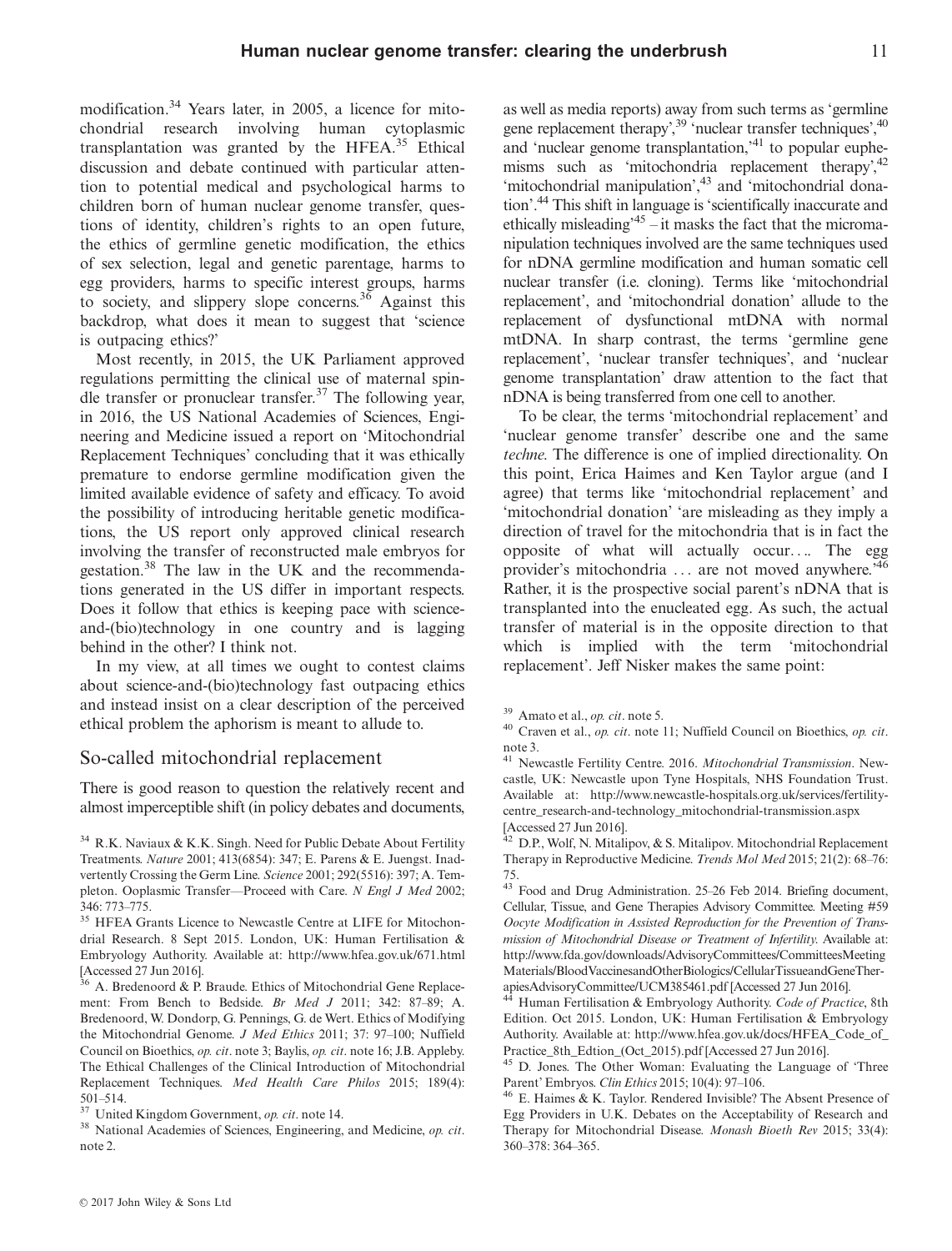What is actually happening in 'mitochondrial replacement' is not mitochondrial replacement; instead, it is the transfer of the nucleus from the oocyte of an IVF patient seeking to be a genetic parent to the enucleated oocyte of a woman who is being paid to undergo IVF to provide an ooplasmic vessel containing supposedly healthy mitochondria.<sup>47</sup>

Nisker offers two reasons why the 'camouflage term 'mitochondrial replacement'<sup>48</sup> is used instead of 'germline nuclear transfer' – namely, to side-step legal prohibitions on germline nuclear transfer, and to garner public support for this and future germline modifications.<sup>49</sup> To explain, the term 'mitochondrial replacement' keeps the focus on the proposed therapeutic objective of helping to prevent the transmission of mitochondrial disease. The technology is thus amenable to being perceived as a relatively benign therapeutic intervention that can be effectively regulated. The term "germ-line nuclear transfer" (or -nuclear genome transfer), on the other hand, more readily evokes concerns about potential germline genetic modification, human cloning, and myriad other possible future reproductive and enhancement technologies.

In my earlier writings on the ethics of this science, as the language was settling, I used terms in general use at the time including 'cytoplasmic transplantation',<sup>50</sup> 'in *vitro* ovum nuclear transfer<sup>51</sup> and, more recently, 'mitochondrial replacement'.<sup>52</sup> As the language now appears to have settled and the term 'mitochondrial replacement' has entered the general lexicon, I find myself wanting to insist on the use of the descriptively more accurate term 'nuclear genome transfer'. As noted above, this term makes it clear that the technology involves the transfer of nDNA from one cell to another – in this case from the egg of a woman with mitochondrial disease caused by dysfunctional mtDNA into the enucleated egg of a woman without mitochondrial disease. Use of this term also makes it possible for people to more readily appreciate how promoting this technology to prevent the inheritance of mitochondrial disease caused by dysfunctional mtDNA is also about securing a -relatively uncontentious setting for the refinement of cloning [and other] procedures.<sup>53</sup>

As Andrea Bonnicksen remarked nearly 20 years ago, so-called mitochondrial replacement (which she labelled 'egg cell nuclear transfer') 'presents a backdoor approach to germ-line therapy by presenting a relatively nonthreatening technique designed to address a specific medical purpose.<sup>54</sup> It provides scientists with 'a quiet way station' in which to refine the micromanipulations techniques essential for other human germline interventions (including nDNA germline modification) and human cloning. $55$ 

Intellectual honesty requires us to use descriptively accurate terms that elucidate rather than obfuscate relevant ethical issues, so that these may be addressed headon.

## The desire for genetically-related children

Recently, Neal Mahutte, then president of the Canadian Fertility and Andrology Society, is reported to have said that '... the families who suffer from these [mitochondrial] diseases make a very compelling case that it's worth trying under an appropriately supervised system.56 This claim is not original. Indeed, a version of this claim has ricocheted around the world for the past several years, essentially unchecked, and has now become entrenched in policy documents, academic articles, and media reports. The supposed compelling case for human nuclear genome transfer is anchored in the presumed need of prospective parents to have genetically-related children hopefully free of mitochondrial disease caused by mtDNA mutations.

There are many reasons, however, to think that this case is anything but compelling. For example, one might reasonably counter that the perception of a compelling need for human nuclear genome transfer suggests an inappropriate overvaluing of genetic relatedness within families (which in turn wrongly undermines and thereby threatens valuable and meaningful non-genetic family relations). From my perspective, if there is a compelling argument to be made it is an argument against human nuclear genome transfer on the grounds that a desire for

<sup>&</sup>lt;sup>47</sup> J. Nisker. The Latest Thorn by Any Other Name: Germ-Line Nuclear Transfer in the Name of 'Mitochondrial Replacement'. J Obstet Gynae*col Can* 2015; 37(9): 829–831: 829.<br><sup>48</sup> Ibid: 830.<br><sup>49</sup> Haimes and Taylor also suggest that the term 'mitochondrial

replacement' is used to camouflage the role and importance of the women who provide the eggs with healthy mtDNA. They describe this as a 'deliberate strategy of persuasion'. See Haimes & Taylor, op. cit. note 53, p.361.<br><sup>50</sup> Baylis, *op. cit.* note 34.

<sup>&</sup>lt;sup>51</sup> F. Baylis & J.S. Robert. 2005. Radical Rupture: Exploring Biological Sequelae of Volitional Inheritable Genetic Modification. In J.E.J. Rasko, G.M. O'Sullivan, & R.A. Ankeny, eds. The Ethics of Inheritable Genetic Modification. Cambridge: Cambridge University Press: 131-148.

 $52$  Baylis, op. cit. note 16; F. Baylis. 23 Feb 2015. The Truth about Mitochondrial Replacement. Impact Ethics. Available at: [http://impactethics.](http://impactethics.ca/2015/02/23/the-truth-about-mitochondrial-replacement/) [ca/2015/02/23/the-truth-about-mitochondrial-replacement/](http://impactethics.ca/2015/02/23/the-truth-about-mitochondrial-replacement/) [Accessed 27 Jun 2016]; F. Baylis. 2 Jul 2013. Ethical Objections to Mitochondrial Replacement. Impact Ethics. Available at: [http://impactethics.ca/2013/](http://impactethics.ca/2013/07/02/ethical-objections-to-mitochondrial-replacement/) [07/02/ethical-objections-to-mitochondrial-replacement/](http://impactethics.ca/2013/07/02/ethical-objections-to-mitochondrial-replacement/) [Accessed 27 Jun 2016].

<sup>&</sup>lt;sup>53</sup> Bonnicksen, *op. cit.* note 30, p.3.<br><sup>54</sup> Ibid: 9.<br><sup>55</sup> Ibid. <sup>56</sup> S. Kirkey. 23 Dec 2015. Three-parent Babies: How the Future of Fertility Will Challenge Ideas of Parenthood. National Post. Available at: [http://](http://news.nationalpost.com/news/canada/three-parent-babies) [news.nationalpost.com/news/canada/three-parent-babies](http://news.nationalpost.com/news/canada/three-parent-babies) [Accessed 27 Jun 2016].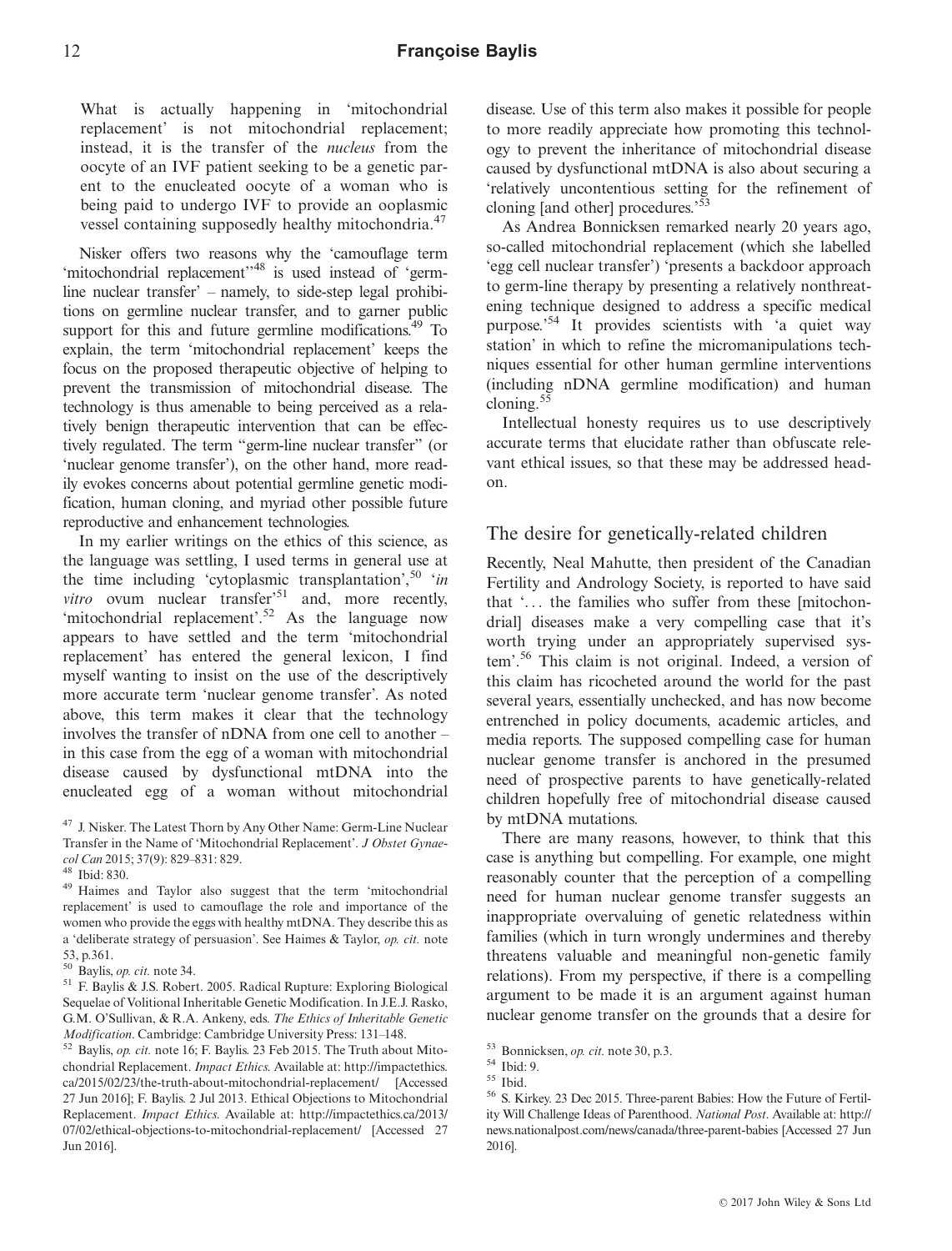genetically-related children, though often interpreted as a need, is at most a want (an interest, a preference).

According to Aristotle, there are two kinds of desires – natural desires (i.e. needs) and acquired desires (i.e. wants). As paraphrased by Mortimer Adler, '[n]eeds are inborn or innate desires – desires inherent in our human nature because we have certain natural capacities or tendencies, capacities or tendencies common to us all because we all have the same human nature.<sup>57</sup> Our natural needs (needs that all humans share in common) include such things as food and drink, as well as clothing, shelter, and sleep as these are essential for staying alive. While a person does not acquire a desire for natural needs, she may acquire wants in relation to her natural needs. For example, a person's natural desire (i.e. need) for food and drink may be accompanied by an acquired desire (i.e. want) for a particular kind of food or drink. Importantly, a person's natural desire (i.e. need) for food and drink can be satisfied even if the food or drink for which they have acquired a desire (i.e. want) is not available.58

As it happens, we often want things that we do not need, and moreover we often make the mistake of describing the things that we want as needs (particularly in contexts where we have been socialized or conditioned to think of our wants as needs). Further, sometimes we want things that are not good for us, as when we have acquired a desire for something that is injurious to our health and well-being (which is another kind of mistake). Aristotle makes the point that whereas our natural needs are always good for us, our acquired wants may not be good for us.

In 1978, the first IVF baby was born. Since then an impressive number of adjunct assisted reproductive technologies have been introduced, nominally to respond to reproductive needs. In a 30-year retrospective of assisted reproductive technologies, Søren Holm writes:

Since the invention of In Vitro Fertilisation (IVF) there has been an explosion in different kinds of ART each presumably responding to the *reproductive* needs and desires of a particular subset of would be reproducers. Intracytoplasmatic Sperm Injection allows men with very few, or only immature sperm to reproduce; the use of surrogate gestational mothers responds to the need of women who cannot gestate or of male homosexual couples; Preimplantation Genetic Diagnosis (PGD) for genetic disorders helps families with known genetic problems to avoid prenatal diagnosis and abortion etc. etc. If we further add the possibilities of using donor sperm and eggs, of freezing embryos and eggs, and possibly in the future of creating gametes from stem cells or performing reproductive cloning or germ line genetic

modification we have a situation where there is a possible ART solution to the reproductive needs and desires of almost any combination of would be reproducers.<sup>59</sup> (emphasis added)

In this spirit, there have been a number of enthusiastic endorsements of human nuclear genome transfer as a solution to so-called reproductive needs. For example, in writing on the ethics and regulation of 'mitochondrial replacement therapy' Don Wolf and colleagues insist that:

The need for MRT [mitochondrial replacement therapy] is apparent for families carrying mtDNA based disease and for older infertility patients without cryostored young oocytes and refractile to conventional IVF. So if the need exists, and the risk to benefit ratio is favorable, then the question becomes how we move towards implementation.<sup>60</sup> (emphasis added)

The point I want to make here concerns the failure to meaningfully interrogate the conditional clause 'if the need exists'. All too often, claims about a 'need' for human nuclear genome transfer to satisfy a 'need' for geneticallyrelated children are asserted as though uncontroversial, when they should be interrogated. For example, Bonnicksen writes: 'The decision to use egg cell nuclear transfer depends upon a couple's felt *need* to have a child genetically related to the female partner... it is the felt *need* to preserve and pass on genes that is at issue in egg cell nuclear transfer. $\degree$ <sup>61</sup> (emphasis added)

At this time, there is awide array of assisted human reproductive technologies available to single persons, infertile couples, couples in same sex-relationships, and individuals and couples at risk of having children with serious genetic disease(s). Some of these reproductive options facilitate biological and genetic relatedness, others do not. When there is a choice to be made between such options, typically the option that will create a child(ren) who is genetically-related to one or both prospective social parents is the preferred option. But is it rational, Michael Bayles asks, to want and value a genetic tie to the child(ren) one is raising? $62$  There are those who would have us believe that 'the desire for a family rises unbidden from our genetic souls,<sup> $63$ </sup> that having

<sup>&</sup>lt;sup>57</sup> M.J. Adler. 1978. Aristotle for Everybody. New York: Macmillan Publishing: 85.

<sup>&</sup>lt;sup>58</sup> This example is taken from Adler, ibid.

 $59$  S. Holm. The Medicalization of Reproduction – A 30 Year Retrospective. In F. Simonstein, ed. 2009. Reprogen-Ethics and the Future of Gender. Published online by Springer as International Library of Ethics, Law, and the New Medicine 2009; 43: 29–36. Available at: [http://link.springer.](http://link.springer.com/book/10.1007%2F978-90-481-2475-6) [com/book/10.1007%2F978-90-481-2475-6](http://link.springer.com/book/10.1007%2F978-90-481-2475-6) [Accessed 9 Sept 2016].

<sup>&</sup>lt;sup>60</sup> Wolf et al., *op. cit.* note 49: 75.<br><sup>61</sup> Bonnicksen, *op. cit.* note 30, p.5.<br><sup>62</sup> M.D. Bayles. 1984. *Reproductive Ethics*. Englewood Cliffs, NJ: Prentice Hall: 13.

<sup>&</sup>lt;sup>63</sup> S. Franklin. 1990. Deconstructing 'Desperateness': The Social Construction of Infertility in Popular Representations of New Reproductive Technologies. In M. McNeil, I. Varco, & S. Yearley, eds. The New Reproductive Technologies. London, UK: Palgrave Macmillan UK: 200–229: 207.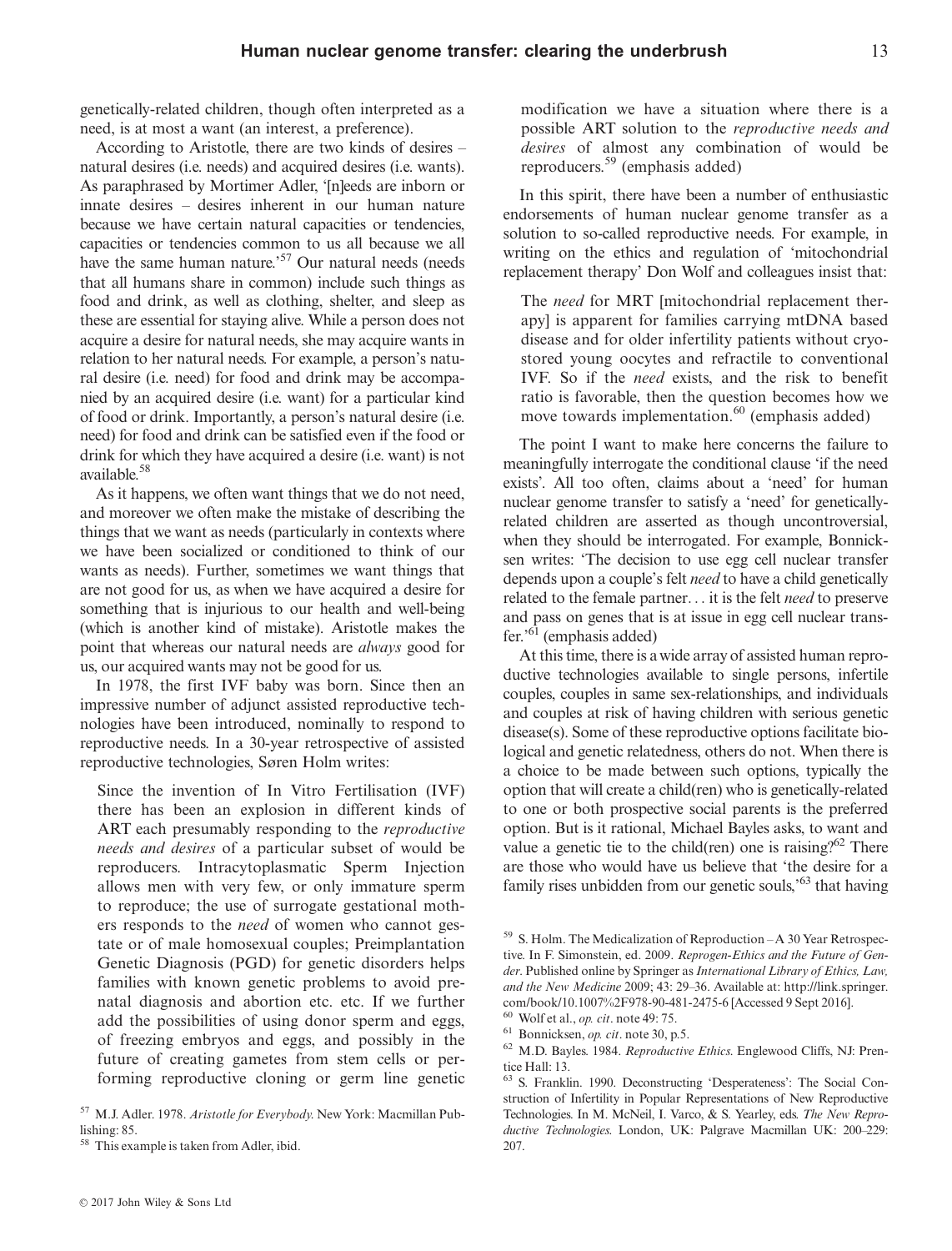one's own 'children must be among the most basic human instincts.<sup>64</sup> As Dorothy Roberts effectively counters, however, '[t]he desire to have genetically related children is not entirely natural, but is determined by our political and cultural context.<sup>65</sup> From this perspective, it is important to interrogate the claim that there is an innate (as contrasted with culturally prescribed and reinforced) genetic imperative to reproduce oneself.

From another perspective, there are those who argue that biological family relations between parents and children are critically important for the healthy psychological development of children.<sup>66</sup> Others,<sup>67</sup> argue that adoptive parents, foster parents, and biological parents can have equally rewarding experiences raising children, and that children raised in such families can be equally welladjusted.68 In addition, there are those, such as Tina Rulli, who argue that 'there is a duty to adopt a child rather than create one.<sup>69</sup> In developing her argument in favour of adoption over genetic procreation, Rulli critically examines the common reasons given for preferring geneticallyrelated children and finds that all but the last of these reasons fail to defeat the duty to adopt (meaning they lack moral heft). The reasons examined include a preference

-for parent-child physical resemblance, for family resemblance, for psychological similarity, for the sake of love, to achieve a kind of immortality, for the genetic connection itself, to be a procreator, and to experience pregnancy.<sup>70</sup>

According to Rulli,

-these reasons are too trivial, presuppose the value of the genetic connection, are inappropriate in a normative parental context, or fail to make a relevant distinction between genetic and adopted children.<sup>71</sup>

As for the last of these reasons, experiencing pregnancy need not involve a preference for a genetic connection as when the gametes are provided by another.

Currently, women with dysfunctional mtDNA who are at risk of having children with mitochondrial disease can choose to remain childless or, if they already have an affected child, they can choose to avoid having more genetically-related children. If they want to have (more) children and if they believe that the priority in familymaking is social and not biological (which is to say that the priority is to establish loving, caring, and nurturing relationships with one's child(ren) independent of biological relationships or genetic ties), they can choose adoption or they can choose to foster children. For some women with dysfunctional mtDNA, however, these alternatives may not be attractive options. For example, the bureaucratic aspects of adoption can be very onerous.<sup>72</sup> Also, some women with dysfunctional mtDNA may want to experience pregnancy and among those who want to experience pregnancy some may want to have a genetic link to their child(ren).

Women with a low proportion of dysfunctional mtDNA can choose sexual or assisted reproduction followed by genetic testing, knowing that they will pass on their dysfunctional mtDNA to all of their children (as inheritance is through the maternal line). Those who choose sexual reproduction can have prenatal testing (amniocentesis or chorionic villus biopsy) possibly followed by elective termination of pregnancy.<sup>73</sup> Those who choose assisted human reproduction can have preimplantation genetic diagnosis  $(PGD)^{74}$  followed by the selective transfer of embryos with mutation levels below the disease threshold. IVF followed by PGD and selective embryo transfer is not a suitable option, however, for an estimated 20% of women who are at risk of having children with mitochondrial disease because of their high mutation load.<sup>75</sup>

In summary, there are different kinds of wants with respect to the acquired desire to have a family that includes children, many of which can be met by existing, safe alternatives to human nuclear genome transfer. There

<sup>&</sup>lt;sup>64</sup> R.G. Edwards & D.J. Sharpe. Social Values and Research in Human Embryology. *Nature* 1971; 231(5298): 87-91: 87.

 $^{65}$  D.E. Roberts. The Genetic Tie. Univ Chic Law Rev 1995; 62(1): 209–273: 215.

<sup>66</sup> See, for example, J.D. Velleman. Family History. Philosophical Papers 2005; 34(3): 357–378; J.D. Velleman. Persons in Prospect. Philos Public Aff 2008; 36(3): 221–288.<br> $67$  See, for example, C. Witt. 2014. A Critique of the Bionormative Con-

cept of the Family. In F. Baylis & C. McLeod, eds. Family-Making: Contemporary Ethical Challenges. Oxford: Oxford University Press: 49-63.

<sup>&</sup>lt;sup>68</sup> Baylis & McLeod, eds., ibid.<br><sup>69</sup> T. Rulli. Preferring a Genetically-Related Child. *J Moral Philos* Nov 2014; DOI: 10.1163/17455243-4681062: 1–30. Available at: [http://trulli.](http://trulli.faculty.ucdavis.edu/wp-content/uploads/sites/86/2014/07/17455243_4681062_text.pdf) [faculty.ucdavis.edu/wp-content/uploads/sites/86/2014/07/17455243\\_46](http://trulli.faculty.ucdavis.edu/wp-content/uploads/sites/86/2014/07/17455243_4681062_text.pdf) [81062\\_text.pdf](http://trulli.faculty.ucdavis.edu/wp-content/uploads/sites/86/2014/07/17455243_4681062_text.pdf) [Accessed 9 Sept 2016].<sup>70</sup> Ibid: 1.

 $71$  Ibid: 29.

 $72$  C. McLeod & A. Botterell. 'Not for the Faint of Heart': Assessing the Status Quo on Adoption and Parental Licensing. In Baylis & McLeod, eds., *op. cit.* note 74.  $\frac{73}{13}$  As the proportion of dysfunctional mtDNA can vary between cells,

care must be taken with prenatal testing. <sup>74</sup> While some insist that PGD is a safe and practical alternative to nuclear genome transfer (likely to be effective for a majority of patients), others insist that the technology is of limited efficacy. See: A. Greenfield—Review panel chair. Jun 2014. Third Scientific Review of the Safety and Efficacy of Methods to Avoid Mitochondrial Disease through Assisted Conception: 2014 Update. London, UK: Human Fertilisation & Embryology Authority. Available at: [http://www.hfea.gov.](http://www.hfea.gov.uk/docs/Third_Mitochondrial_replacement_scientific_review.pdf) [uk/docs/Third\\_Mitochondrial\\_replacement\\_scientific\\_review.pdf](http://www.hfea.gov.uk/docs/Third_Mitochondrial_replacement_scientific_review.pdf)

<sup>[</sup>Accessed 27 Jun 2016]; Amato et al., op. cit. note 5; and J. Richardson, L. Irving, L.A. Hyslop, M. Choudhary, A. Murdoch, D. Turnbull, & M. Herbert. Concise Reviews: Assisted Reproductive Technologies to Prevent Transmission of Mitochondrial DNA Disease. Stem Cells 2015; 33(3): 639–645.

<sup>75</sup> Human Fertilisation & Embryology Authority, op. cit. note 81.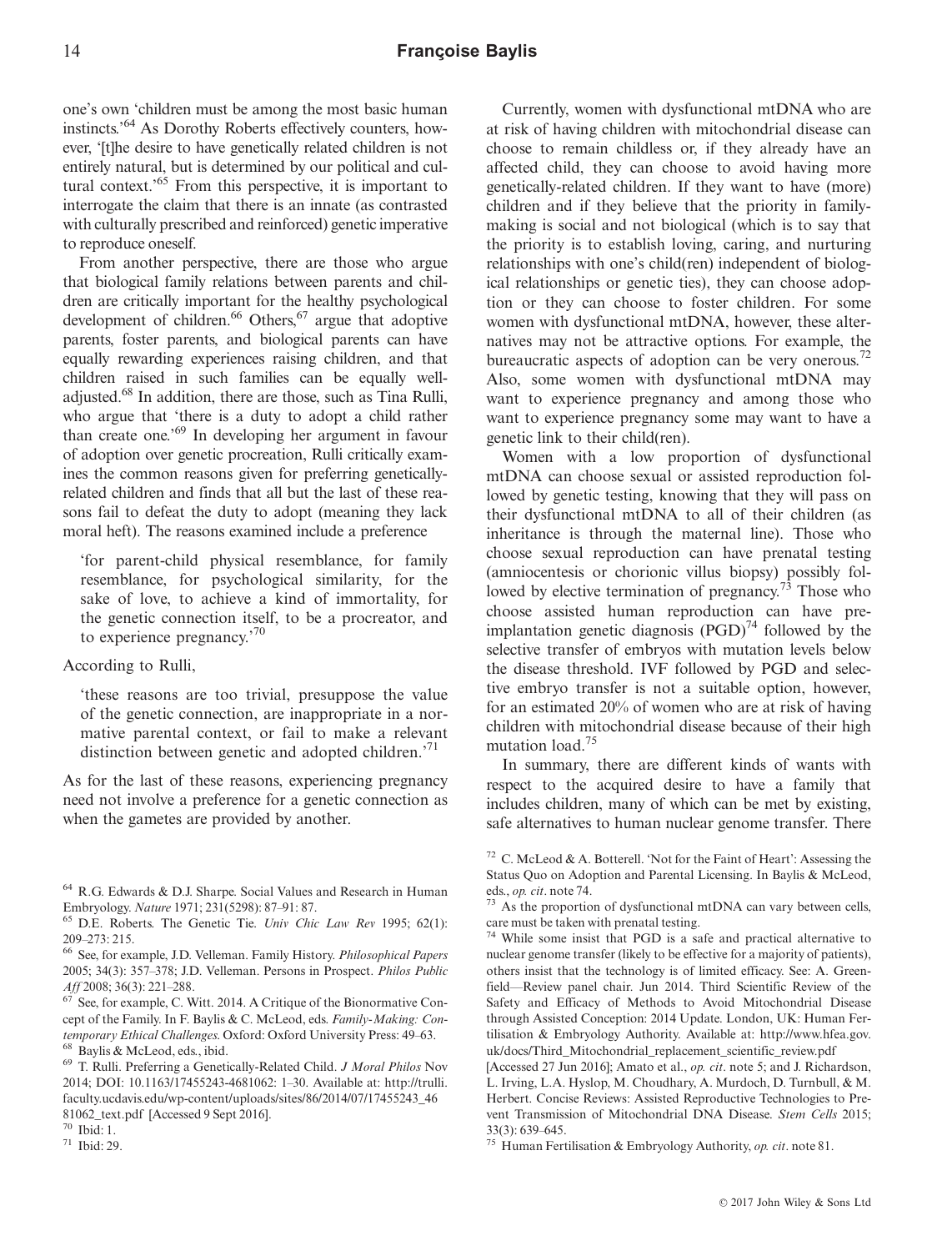is, however, one very small group of women with dysfunctional mtDNA who are at risk of having children with mitochondrial disease, for whom the specific want for a healthy, genetically-related child(ren) (who under ideal circumstances will be free of mitochondrial disease), cannot be met using existing technologies (excepting human nuclear genome transfer). In response, there are many things people want that they cannot (or should not) have.

## PART III: CHANGING LENSES

If a woman with mitochondrial disease caused by dysfunctional mtDNA is of reproductive age, wants to have a child(ren), is sufficiently healthy to become pregnant, and specifically wants a genetically-related child(ren), then, according to some, human nuclear genome transfer is a legitimate option. This perspective, however, presumes that the only relevant considerations are patient autonomy and reproductive liberty and, moreover, that it is reasonable to endorse (and respond to) the acquired desire for a genetically-related child(ren). On this view, if a research ethics committee confirms that certain safety and efficacy thresholds have been met, then there is no ethical reason not to proceed with research to develop and perfect human nuclear genome transfer for the specific benefit of women with dysfunctional mtDNA who want geneticallyrelated children.

But are patient autonomy and reproductive liberty, taken together, a sufficiently rich ethical frame for appreciating what 'all' is at stake in researching, developing, and eventually distributing (including selling) this technology? Is it reasonable to expend considerable human and financial resources to respond to individual wants for genetically-related children? My answer to both of these questions is 'no'. In my view, there is good reason to approach this issue from a public health perspective, and to think carefully about the obligation to expend limited human and financial resources to prevent and treat illness in existing persons, to build physically and socially healthy communities, and to eliminate health inequities – thereby privileging shared needs over individual wants.

In this final section of the article, I look at human nuclear genome transfer from a broader societal perspective. I show that this technology, as a therapeutic intervention, will at most respond to the wants of an infinitesimally small number of people and I suggest that this does not warrant the investment of public research funds. I then briefly hint at the fact that there may be other scientific reasons for pursuing this research.

#### Addressing the wants of the few

Recent calculations by Gráinne Gorman and colleagues – using estimates about the prevalence of potentially

inheritable mtDNA mutations in women 15 to 44 years of age, and available data about fertility rates in the UK  $(1.85 \text{ in } 2013)$  and in the US  $(1.88 \text{ in } 2012)$  – suggest that the maximum potential direct benefit of this technology is 152 healthy births per year in the UK (a country of close to 65 million) and 778 healthy births per year in the US (a country of close to 320 million).<sup>76</sup> As given, these numbers are very small and should raise questions about the value of investing in the science of manipulating human embryos to avoid mitochondrial disease caused by dysfunctional mtDNA. Having said this, these very small numbers are probably a significant overestimate.<sup>77</sup> These numbers assume that all women with dysfunctional mtDNA who are at risk of having children with mitochondrial disease will choose to reproduce using egg providers, IVF, and human nuclear genome transfer. For a number of reasons, this assumption is very likely incorrect.

First, some women with dysfunctional mtDNA who are at risk of having children with mitochondrial disease may not want a family that includes children. Second, among those who do want children, some may reasonably choose an option that does not involve pregnancy because of the potential harms to themselves and future offspring that are associated with pregnancy and mitochondrial disease.<sup>78</sup> Third, while some women with dysfunctional mtDNA may choose to take on the risks associated with pregnancy, they may not want the additional risks associated with IVF followed by human nuclear genome transfer. Fourth, among those who want IVF using an egg provider followed by human nuclear genome transfer, there will be some for whom this will not be an option. There are socio-cultural, emotional, infrastructural, geographic, and economic barriers to

<sup>76</sup> G.S. Gorman, J.P. Grady, Y. Ng, A.M. Schaefer, R.J. McNally, P.F. Chinnery et al. Mitochondrial Donation – How Many Women Could

Benefit? *N Engl J Med* 2015; 372(9): 885–887.<br><sup>77</sup> The estimated number of healthy births per year could also be an underestimate. This would be the case if the original data set (the Mitochondrial Disease U.K. Cohort) which is used to establish the claim that the fertility rate for women with mitochondrial disease is the same as for women without mitochondrial disease, is not representative of the population of persons with mitochondrial disease. How, for example, were the people in the Mitochondrial Disease U.K. Cohort identified? More specifically, were adult women identified through follow-up of an affected child, in which case women without children (by choice or by miscarriage) might be underrepresented? What about women with mitochondrial disease who have had normal children, who are unaware of their status as persons with mitochondrial disease, and who would not be included in the U.K. Cohort?

<sup>78</sup> H. Turnbull, R. Say, M. Smith, V. Nesbitt, R. McFarland, D. Turnbull, & M. Schaefer—The Guideline Development Group. Jun 2011. Newcastle Mitochondrial Disease Guidelines: Pregnancy in Mitochondrial Disease. Available at: [http://www.mitochondrialncg.nhs.uk/](http://www.mitochondrialncg.nhs.uk/documents/Pregnancy_Guidelines_%202011.pdf) [documents/Pregnancy\\_Guidelines\\_%202011.pdf](http://www.mitochondrialncg.nhs.uk/documents/Pregnancy_Guidelines_%202011.pdf) [Accessed 27 Jun 2016].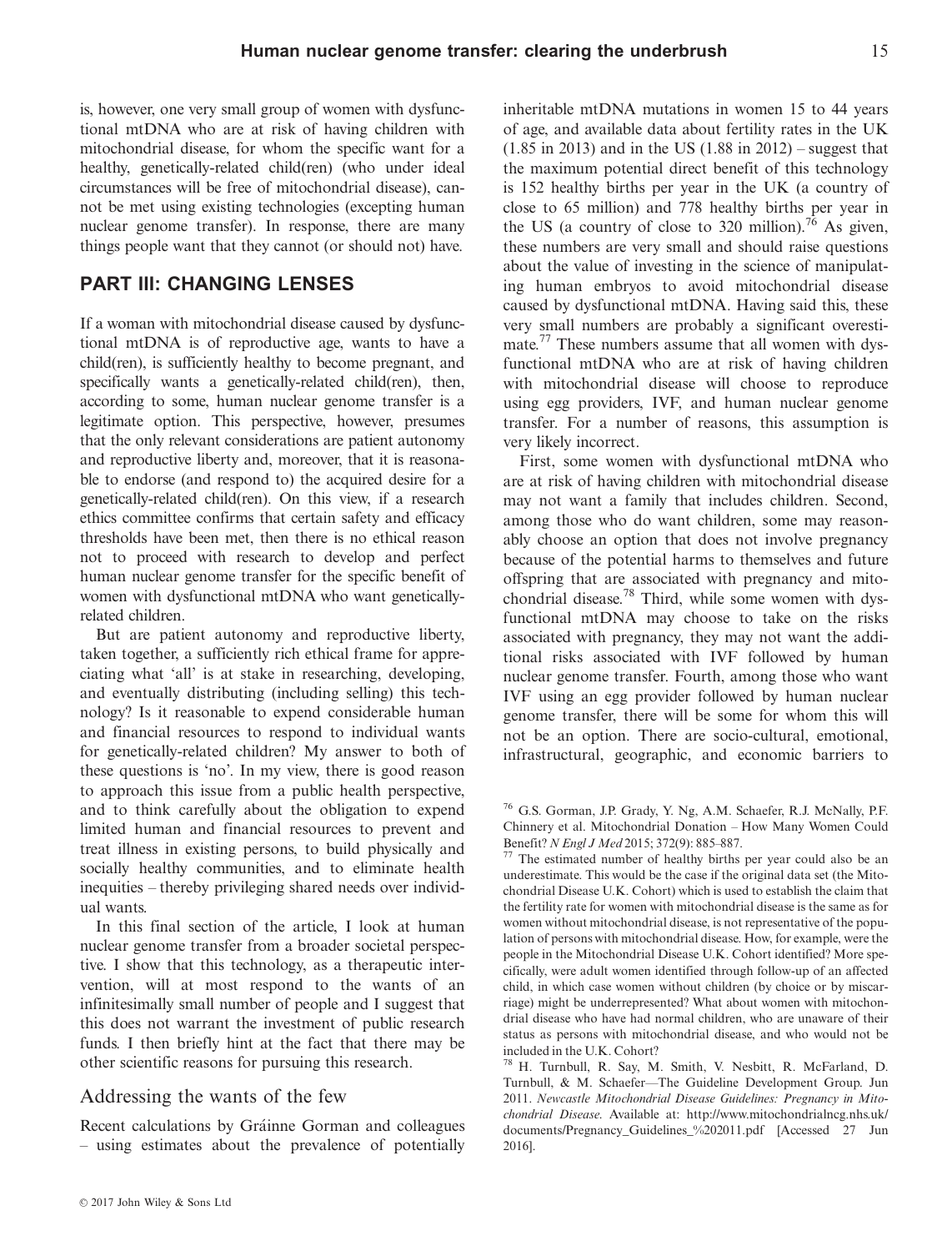infertility and assisted human reproduction services,  $^{79}$ and (some of) these barriers will apply to IVF using an egg provider followed by human nuclear genome transfer. Finally, among those women with dysfunctional mtDNA who are able to avail themselves of the technology, some will not succeed in establishing a pregnancy. For these (and other) reasons, the estimated maximum potential direct benefit of 152 healthy births per year in the UK, and 778 healthy births per year in the US is probably a significant overestimate.

Below, I briefly expand on all but the first of these five reasons. All that need be said about the first reason is that not all women yearn to become mothers.

### i) Risks associated with pregnancy for women with mitochondrial disease

Little is known about the pregnancy risks for women with mitochondrial disease. These are difficult to document and assess because of differences in the presentation and penetrance of mitochondrial diseases. A systematic review of the literature on mitochondrial disease in pregnancy confirms that preterm labour and preeclampsia are the most common complications.80 Other negative side-effects include myopathy (negligible exercise intolerance or muscle weakness to the development of severe fatigue), gestational diabetes, symptomatic Wolff-Parkinson-White Syndrome, persistent paraesthesia, and focal segmental glomerulosclerosis.81 Ongoing research aims to assess whether the increased respiratory demand during pregnancy (and with the onset of labour) is especially problematic for women with mitochondrial disease.<sup>82</sup>

Women with mitochondrial disease might reasonably prefer to avoid the risks of pregnancy and for this reason may choose a family-making strategy that does not involve pregnancy.

### ii) Risks associated with IVF followed by human nuclear genome transfer

Women with dysfunctional mtDNA who are at risk of having children with mitochondrial disease who want to consent to (research on) human nuclear genome transfer, must also consent to the use of third party gametes and IVF. IVF is both onerous and risky because of the potential harms associated with egg collection. For a start, the daily hormone injections required to induce egg production can be uncomfortable and painful. In addition, there are the many and varied potential sideeffects of hormonal stimulation. Minor side-effects include cramping, abdominal pain, nausea, vomiting, bloating, mood changes and irritability. More serious side-effects include rapid weight gain and respiratory difficulty, damage to other organs such as the bladder, bowel, and uterus, decreased fertility, infertility, and lifethreatening hemorrhage, thromboembolism, and ovarian, breast, or colon cancer. In addition to the potential physical harms, there are the potential psychological harms including significant stress and sequelae.<sup>83</sup>

In addition, there are potentially significant short- and long-term health consequences with human nuclear genome transfer for any resulting children and their descendants. In very general terms, the genetic manipulations may not be successful and, worse, new mutations that result in serious harms may be introduced.<sup>84</sup> Bredenoord and Braude put the matter succinctly: 'we do not know ... whether a mixture of mtDNA from two different origins is safe<sup>85</sup> Safety issues pertaining to offspring that have been identified to date include: (i) damage to the manipulated egg; (ii) carryover of dysfunctional mtDNA and long-term risks associated with heteroplasmy in the resulting children; (iii) nuclear-mitochondrial 'mismatch' and possible epigenetic modification of nDNA; and (iv) abnormal embryo/foetal development.<sup>86</sup> As a result of one or more of these safety issues, children conceived using an egg provider, IVF, and human nuclear genome transfer may be born with serious disorders. In the alternative, these children may be born healthy. In later years, however, they may experience serious health problems attributable to the genetic manipulations. If there are harmful health consequences, and if they only become evident in later life and after these individuals have reproduced, there could be serious 'trickle-down' harms to future generations.

For prospective parents, the potential benefit is the birth of a healthy, genetically-related child(ren). The potential harms are spontaneous abortion, elective abortion following prenatal testing, the birth of a child who dies within a few hours or days after birth, the birth of a child with serious defects, the birth of child with mitochondrial disease (despite the decision to pursue human nuclear genome transfer), the birth of a child with some

 $79$  E.Y. Adashi & L.A. Dean. Access to and Use of Infertility Services in the United States: Framing the Challenges. Fertil Steril 2016; 105(5): 1113–1118.

<sup>80</sup> R.E. Say, R.G. Whittaker, H.E. Turnbull, R. McFarland, R.W. Taylor, & D.M. Turnbull. Mitochondrial Disease in Pregnancy: A Systematic Review. Obstet Med 2011; 4(3): 90-94.

<sup>&</sup>lt;sup>81</sup> Ibid; Turnbull et al., op. cit. note 78.<br><sup>82</sup> University College London. 2016. *Incidence of Complications of Preg*nancy in Patients Diagnosed with Mitochondrial Disease or Carrying a Mitochondrial DNA Mutation. London, UK: Queen Square for Neuromuscular Diseases. Available at: [http://www.cnmd.ac.uk/research/clinical\\_](http://www.cnmd.ac.uk/research/clinical_trial/incidence-of-complications-of-pregnancy-in-patients-diagnosed-with-mitochondrial-disease-or-carrying-a-mitochondrial-dna-mutation) [trial/incidence-of-complications-of-pregnancy-in-patients-diag](http://www.cnmd.ac.uk/research/clinical_trial/incidence-of-complications-of-pregnancy-in-patients-diagnosed-with-mitochondrial-disease-or-carrying-a-mitochondrial-dna-mutation)[nosed-with-mitochondrial-disease-or-carrying-a-mitochondrial](http://www.cnmd.ac.uk/research/clinical_trial/incidence-of-complications-of-pregnancy-in-patients-diagnosed-with-mitochondrial-disease-or-carrying-a-mitochondrial-dna-mutation)[dna-mutation](http://www.cnmd.ac.uk/research/clinical_trial/incidence-of-complications-of-pregnancy-in-patients-diagnosed-with-mitochondrial-disease-or-carrying-a-mitochondrial-dna-mutation) [Accessed 9 Sept 2016].

<sup>83</sup> American Society for Reproductive Medicine. Fact Sheet: Side Effects of Injectable Fertility Drugs (Gonadotropins). Available at: [http://www.reproductivefacts.org/uploadedFiles/ASRM\\_Content/Resources/](http://www.reproductivefacts.org/uploadedFiles/ASRM_Content/Resources/Patient_Resources/Fact_Sheets_and_Info_Booklets/Gonadatrophins-Fact.pdf) [Patient\\_Resources/Fact\\_Sheets\\_and\\_Info\\_Booklets/Gonadatrophins-Fact.](http://www.reproductivefacts.org/uploadedFiles/ASRM_Content/Resources/Patient_Resources/Fact_Sheets_and_Info_Booklets/Gonadatrophins-Fact.pdf) [pdf](http://www.reproductivefacts.org/uploadedFiles/ASRM_Content/Resources/Patient_Resources/Fact_Sheets_and_Info_Booklets/Gonadatrophins-Fact.pdf) [Accessed 16 Nov 2016].<br><sup>84</sup> Nuffield Council on Bioethics, *op. cit.* note 3.

<sup>&</sup>lt;sup>85</sup> Bredenoord & Braude, *op. cit.* note 39. <sup>86</sup> Food and Drug Administration, *op. cit.* note 50: pp.3, 15, 23.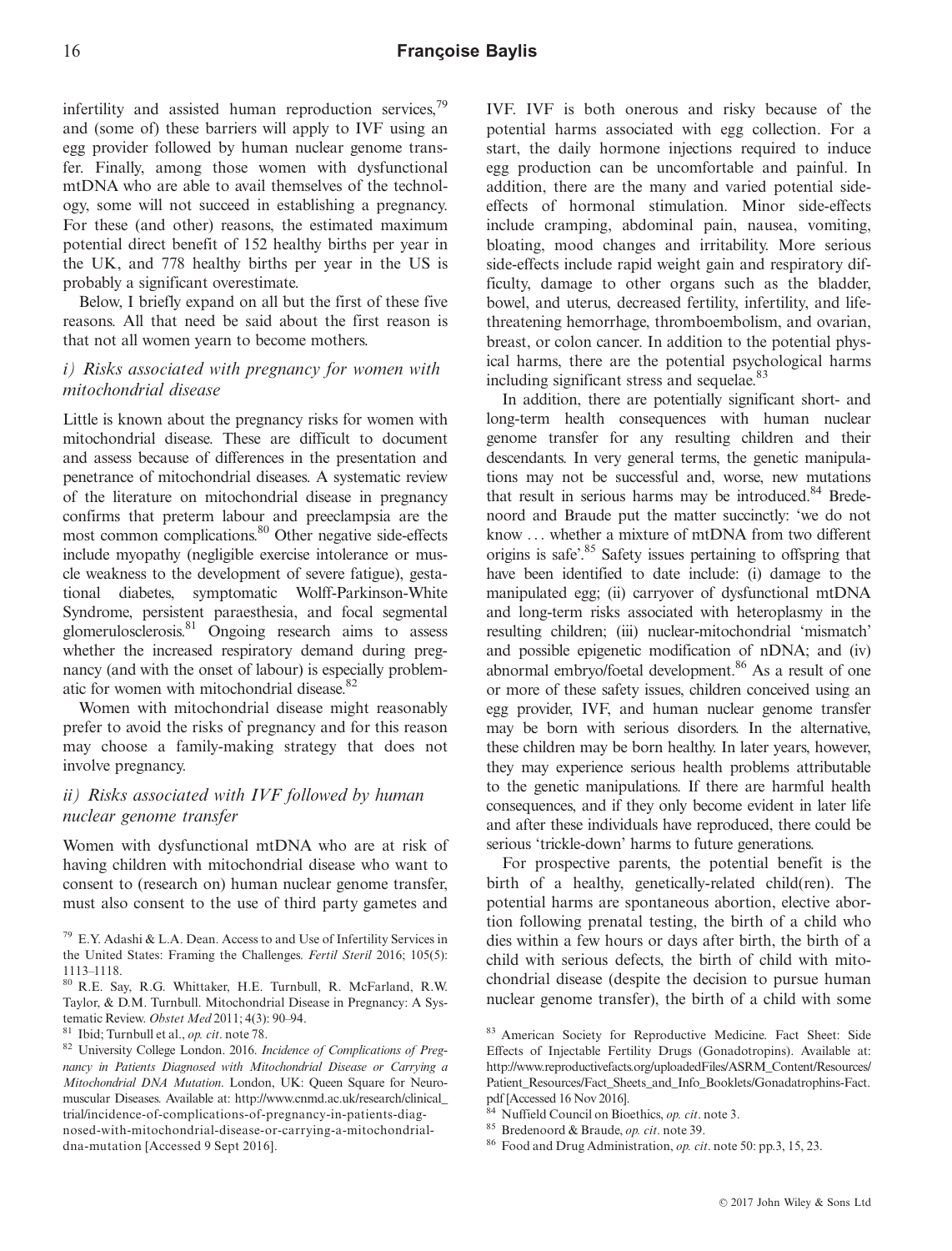other serious disease or disorder (because of the decision to pursue human nuclear genome transfer), and the birth of a seemingly healthy child who later has children who suffer from some relevantly caused disease or disorder.

For the resulting children, the potential benefit is 'life', as they might not otherwise have come into existence. The potential harms are life with mitochondrial disease, or with some other (potentially more serious) disease or disorder resulting from the genetic manipulations. It is unclear how prospective parents, researchers, research ethics review committees, and society can properly weigh the potential harms and benefits to prospective parents and possible future children, and then affirm that there is a favourable harmbenefit ratio that justifies proceeding with the research.

In any case, some women with dysfunctional mtDNA might reasonably prefer to avoid these health risks to themselves and any resulting children they may have. For this reason they may choose a family-making strategy that does not involve IVF using an egg provider followed by human nuclear genome transfer.

#### iii) Limited access to IVF

I am not aware of data specifically on access to IVF and so the illustration below relies on data about access to infertility services. This includes, but clearly is not limited to, data on assisted human reproduction and more specifically IVF. Access to IVF and assisted human reproduction services is limited by a number of factors including socio-cultural, emotional, infrastructural, geographic, and economic factors.

As reported in 2001 by the European Society of Human Reproduction and Embryology (ESHRE), approximately 50% of infertile couples seek medical care.87 As reported by Jacqueline Boivin and colleagues in 2007, an average of 56.1% of infertile couples seek medical care.88 More recent US specific data published by Anjani Chandra and colleagues in the US National Health Statistics Reports suggest that the use of fertility services is much lower: 'When limited to nulliparous women aged 25–44 with current fertility problems, 38% of such women in 2006–2010 had ever used fertility services compared with  $56\%$  in 1982.<sup>89</sup> Notably, during this same time period (2006–2010), there were no significant increases in adoption or voluntary childlessness in the US, suggesting that barriers to access are not inconsequential.

If these data about access to fertility services by infertile women and couples are relevant to women with dysfunctional mtDNA then, contrary to Gorman and colleagues, still fewer than the predicted 152 births per year in the UK and 778 births per year in the US might benefit from IVF using an egg provider followed by human nuclear genome transfer.<sup>90</sup> Quite simply, this is because only a subgroup of the population that might benefit from the technology will be able, or will choose if able, to access it. If, as with access to infertility services, only between 38%-56% of those who could benefit from IVF using an egg provider followed by human nuclear genome transfer are able, and would choose, to access the technology, $91$  then the maximum potential direct benefit of the technology is reduced to between 58–85 births per year in the UK (152 x 38% and 152 x 56%) and 296–436 births per year in the US (778 x 38% and 778 x 56%).

As noted above, however, the starting numbers (viz, 152 healthy births per year in the US and 778 healthy births per year in the UK) are probably a significant overestimate. Some women with dysfunctional mtDNA will choose not to have children, some will have children without pregnancy and some will choose pregnancy but without using IVF and human nuclear genome transfer. If the starting numbers are an overestimate, then so too are the reduced numbers. This fact applies to the further analysis below.

#### iv) Limited success rates with IVF

If we add to the above analysis about access to IVF, the fact that the live birth rate per IVF cycle is not 100%, the maximum potential benefit of IVF using an egg provider followed by human nuclear genome transfer is further reduced. In the UK, the live birth rate per IVF cycle for women of all ages is currently around  $26\%$ .<sup>92</sup> This suggests that the maximum potential direct benefit of the technology is reduced from 58–85 births per year in the UK to 15–22 births per year. In the US, the data on live birth rates is provided by age group. For women aged 35–37 the live birth rate is nearly 32%, and for women aged 38-40 it is around  $21\%$ .<sup>93</sup> If we take the average of 26% (which coincidentally mirrors the percentage in the UK), then the maximum potential direct benefit of the

<sup>87</sup> The ESHRE Capri Workshop Group. Social Determinants of Human Reproduction. Hum Reprod 2001; 16(7): 1518–1526.<br><sup>88</sup> J. Boivin, L. Bunting, J.A. Collins, & K. Nygren. International Esti-

mates of Infertility Prevalence and Treatment-Seeking: Potential Need and Demand for Infertility Medical Care. Hum Reprod 2007; 22(6): 1506–1512.

<sup>89</sup> A. Chandra, C.E. Copen, & E.H. Stephen. Infertility Service Use in the United States: Data from the National Survey of Family Growth, 1982–2010. National Health Statistics Report 22 Jan 2014; 73: 1–21.

<sup>&</sup>lt;sup>90</sup> Gorman et al., *op. cit.* note 84. <sup>91</sup> For the record, it is important to note that only a fraction of the 38%-56% who access fertility services access IVF. It follows that suggested numbers for IVF using an egg provider followed by human nuclear genome transfer are an overestimate.

Human Fertilisation & Embryology Authority. 2013. Fertility Treatment in 2013: Trends and Figures. London, UK: Human Fertilisation & Embryology Authority: 17. Available at: [http://www.hfea.gov.uk/docs/](http://www.hfea.gov.uk/docs/HFEA_Fertility_Trends_and_Figures_2013.pdf) [HFEA\\_Fertility\\_Trends\\_and\\_Figures\\_2013.pdf](http://www.hfea.gov.uk/docs/HFEA_Fertility_Trends_and_Figures_2013.pdf) [Accessed 9 Sept 2016]. <sup>93</sup> Centers for Disease Control and Prevention. 2013 Assisted Reproductive Technology Fertility Clinic Success Rates Report. 2015. Available at: [ftp://ftp.cdc.gov/pub/Publications/art/ART-2013-Clinic-Report-](http://ftp://ftp.cdc.gov/pub/Publications/art/ART-2013-Clinic-Report-Full.pdf)[Full.pdf](http://ftp://ftp.cdc.gov/pub/Publications/art/ART-2013-Clinic-Report-Full.pdf) [Accessed 27 Jun 2016].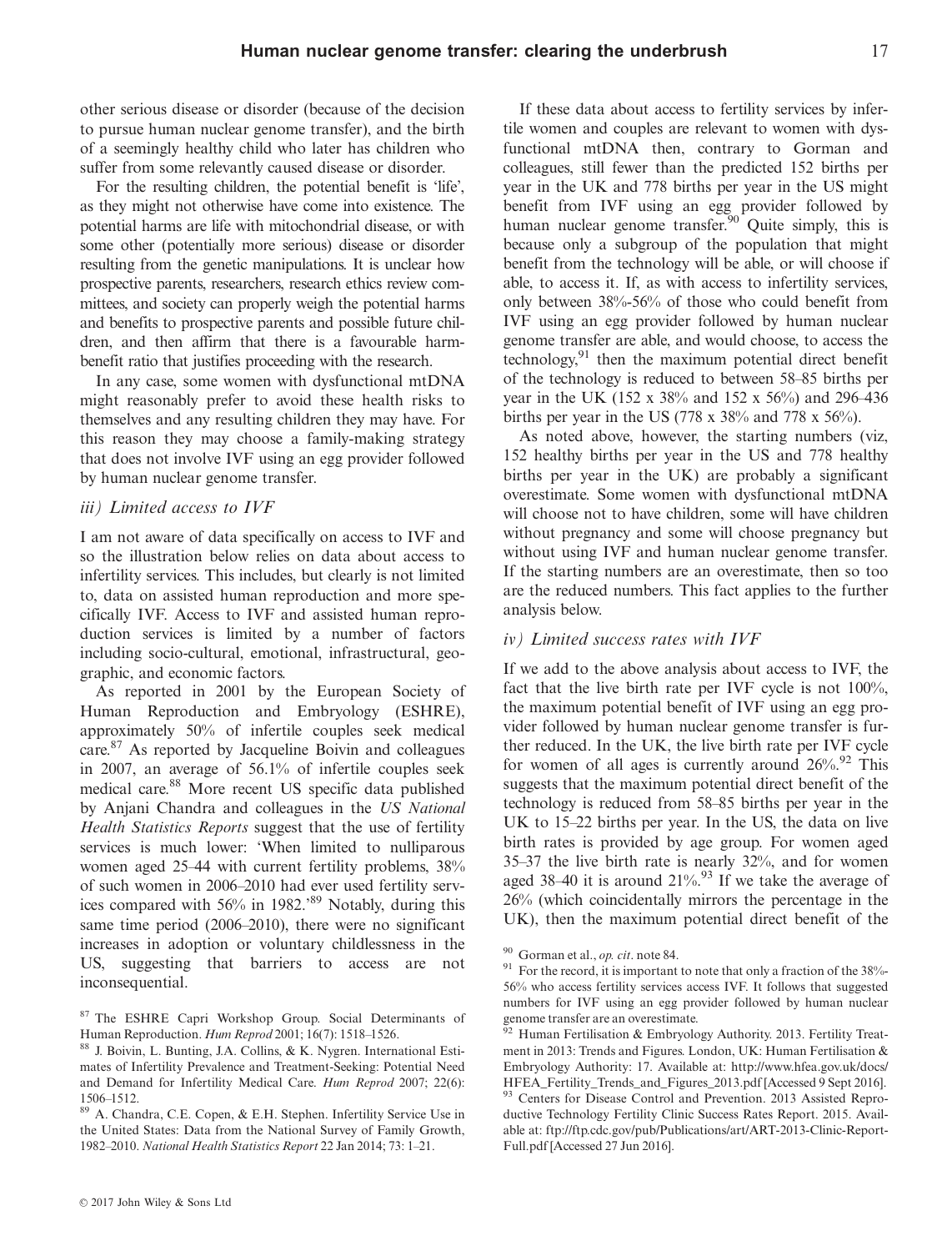technology in the US is reduced from 296–436 births per year to 77–113 births per year. And, as noted above repeatedly, these numbers are probably a significant overestimate.

#### v) Opportunity costs

While it is possible to argue that the numbers do not matter, and more specifically that the exceedingly low number of potential beneficiaries should not deter us from pursuing human nuclear genome transfer, it seems reasonable to assert that a maximum potential direct benefit of less than 15–22 births per year in the UK and less than 77– 113 births per year in the US is inconsequential against the backdrop of a combined total current population in these two countries of close to 400 million. $94$  Indeed, these small numbers raise serious questions about the opportunity costs associated with investing limited resources (time, talent, human eggs, and money) into developing a technology that panders to desires acquired through socialization and conditioning (i.e. wants), as contrasted with responding to natural desires (i.e. needs).

Some of these resources could be better spent responding to the needs of those living with mitochondrial disease. In the alternative, some of these resources could perhaps be directed to other health priorities (e.g. providing resources for children in child protective services to improve the speed with which adoptions can be processed so that children spend less time in transient suboptimal conditions). Another alternative would be to direct some of these resources to health priorities that do not rely on medical interventions (e.g. education, or access to clean water).

One who shares my concerns about the ethics of resource allocation and the opportunity costs associated with investing public resources in research to develop (and presumably perfect) IVF using an egg provider followed by human nuclear genome transfer is Rulli. In her estimation, the very small population of affected persons and the non-urgent nature of the situation (notwithstanding inaccurate and exaggerated descriptions of this technology as a life-saving treatment) does not justify the allocation of public research funds.<sup>95</sup> For such spending to be justified, the technology would have to either -uniquely be able to eradicate mitochondrial disease or be more economical or efficient at doing so.<sup>96</sup>

## Attempts at turning the few into the many

In an effort to shore up the number of potential beneficiaries of human nuclear genome transfer, James Grifo, back in 1997, suggested this technology could also be used to treat age-related infertility.<sup>97</sup> This idea was endorsed in the 2012 Nuffield Council on Bioethics Report<sup>98</sup> and has recently been championed by Shoukhart Mitalipov (the first scientist to clone human embryonic stem cells).<sup>99</sup> Numerically, age-related infertility is a much bigger problem than mitochondrial disease caused by dysfunctional mtDNA (at least in Western countries where increasingly women are delaying childbearing). Another possible use of human nuclear genome transfer, also endorsed in the 2012 Nuffield Council on Bioethics Report, $100$  is the use of this technology to increase reproductive options for same-sex couples so that each partner could have a genetic link to their child(ren). Of note, however, these additional optional uses are still about catering to individuals' acquired desires (i.e. wants).

## Addressing the needs of the many

From another perspective, there is one context in which it might be possible to consider research on human nuclear genome transfer a genuine need worthy of public investment. Aristotle identifies the need for knowledge as a natural need. From this perspective, one could argue that while there is only limited therapeutic value associated with the development of human nuclear genome transfer technology, there is considerable scientific value that should not be discounted insofar as it responds to the need for knowledge. This may well be the case, but then it becomes important to question the basis on which the technology has thus far been promoted and sanctioned.

My point here is that it may well be that the development of this technology is justified in terms of potential contribution to the need for knowledge, but this is not how the technology is being promoted or how the ethics surrounding it is being debated. The ethics debate has focused on the wants of the few for genetically-related children, not the natural need for knowledge that could potentially benefit the many. This implies that ideology, not proper reasoning, is being used to convince people of the so-called need for this technology – people who might otherwise object to the use of resources required for developing and distributing this technology.

<sup>&</sup>lt;sup>94</sup> Note, the description "maximum potential direct benefit" assumes that nuclear genome transfer is 100% safe and effective and has no negative effect on the birth rate.

<sup>&</sup>lt;sup>95</sup> Rulli, *op. cit.* note 17: 39.<br><sup>96</sup> Ibid: 45.

<sup>&</sup>lt;sup>97</sup> See, G. Kolata. 19 Aug 1997. Scientists Face New Ethics Quandaries in Baby-Making. New York Times. Available at: [http://www.nytimes.](http://www.nytimes.com/1997/08/19/science/scientists-face-new-ethical-quandaries-in-baby-making.html?pagewanted=all) [com/1997/08/19/science/scientists-face-new-ethical-quandaries-in-baby-](http://www.nytimes.com/1997/08/19/science/scientists-face-new-ethical-quandaries-in-baby-making.html?pagewanted=all)

[making.html?pagewanted](http://www.nytimes.com/1997/08/19/science/scientists-face-new-ethical-quandaries-in-baby-making.html?pagewanted=all)=[all](http://www.nytimes.com/1997/08/19/science/scientists-face-new-ethical-quandaries-in-baby-making.html?pagewanted=all) [Accessed 27 Jun 2016].<br><sup>98</sup> Nuffield Council on Bioethics, *op. cit.* note 3, p.82.<br><sup>99</sup> S. Connor. 7 Feb 2015. Scientist Who Pioneered 'Three-parent' IVF Embryo Technique Now Wants to Offer it to Older Women Trying for a Baby. Independent. Available at: [http://www.independent.co.uk/news/](http://www.independent.co.uk/news/science/three-parent-embryos-an-ivf-revolution-or-a-slippery-slope-to-designer-babies-10031477.html) [science/three-parent-embryos-an-ivf-revolution-or-a-slippery-slope-to](http://www.independent.co.uk/news/science/three-parent-embryos-an-ivf-revolution-or-a-slippery-slope-to-designer-babies-10031477.html)[designer-babies-10031477.html](http://www.independent.co.uk/news/science/three-parent-embryos-an-ivf-revolution-or-a-slippery-slope-to-designer-babies-10031477.html) [Accessed 9 Sept 2016].

<sup>&</sup>lt;sup>100</sup> Nuffield Council on Bioethics, op. cit. note 3, p.82.